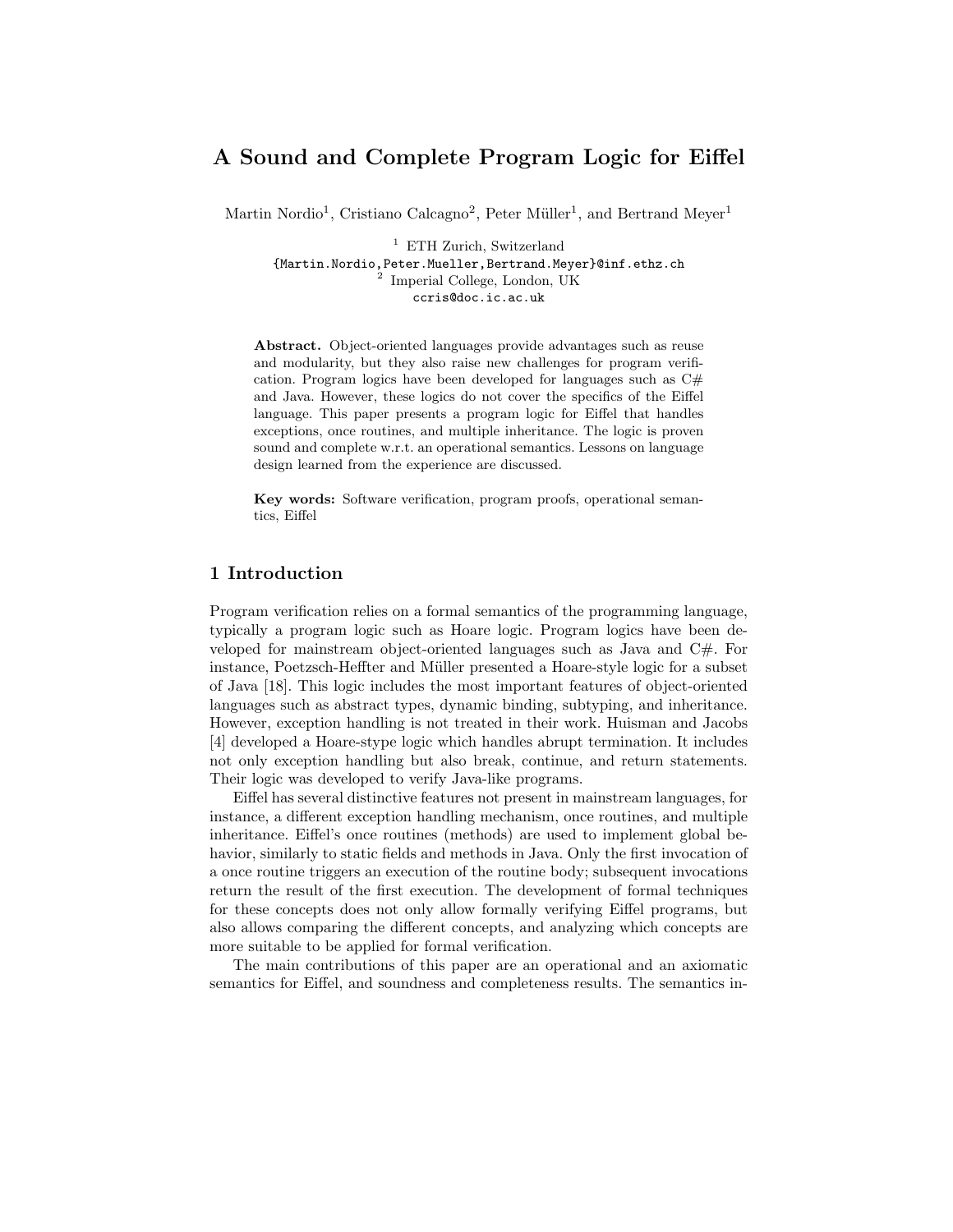cludes: (1) basic instructions such as loops, compounds and assignments; (2) routine invocations; (3) exceptions; (4) once routines, and (5) multiple inheritance. During this work, we have found that Eiffel's exception mechanism was not ideal for formal verification. The use of retry instructions in a rescue clause complicates its verification. For this reason, a change in the Eiffel exception handling mechanism has been proposed, and will be adopted by a future revision of the language standard.

Outline. Section 2 describes the subset of Eiffel and its operational semantics. Section 3 presents the Eiffel program logic. An example that illustrates the use of the logic is described in Section 4. The soundness and completeness theorems are presented in Section 5. Section 6 discusses related work. Finally, in Section 7 we compare the Eiffel features such as exception handling and once routines with other object-oriented languages features such as try-catch instructions and static methods. Proof of soundness and completeness for our logic are presented in a technical report [11].

## 2 A Semantics for Eiffel

#### 2.1 The Source Language

The source language is a subset of Eiffel, which includes the most important features of Eiffel, although agents are omitted being beyond the scope of this work. The most interesting concepts supported by this subset are: (1) multiple inheritance, (2) exception handling, and (3) once routines.

An Eiffel program is a sequence of class declarations. A class declaration consist of an optional inheritance clause, and a class body. The inheritance clause supports multiple inheritance, and allows undefining, redefining, and renaming routines. If the routine is redefined, preconditions of subclasses can be weaker, and postconditions can be stronger. A class body is a sequence of attribute declarations or routine declarations. For simplicity, routines are functions that take always one argument and return a result. However, we do not assume that functions are side-effect free, that is, our logic fully handles heap modifications. The source language also supports once routines.

The syntax of the subset of Eiffel is presented in Figure 1. Class names, routine names, variables and attributes are denoted by *ClassId*, *RoutineId*, *VarId*, and  $AttributeId$ , respectively. The set of variables is denoted by *Var*; *VarId* is an element of Var. The arithmetic functions  $*$  and  $+$  are defined as usual, and list\_of denotes a comma-separated list. For space restrictions, we omit attribute reading, attribute writing, and object creation here, but these features are presented in our technical report [11].

Boolean expressions and expressions (BoolExp and Exp) are side-effect-free, and do not trigger exceptions<sup>1</sup>. In addition, we write  $ExpE$  for the expressions which might raise exceptions. For simplicity, expressions  $ExpE$  are only allowed

<sup>2</sup> Nordio, Calcagno, Müller, and Meyer

<sup>&</sup>lt;sup>1</sup> the necessary checks are delegated to the compiler.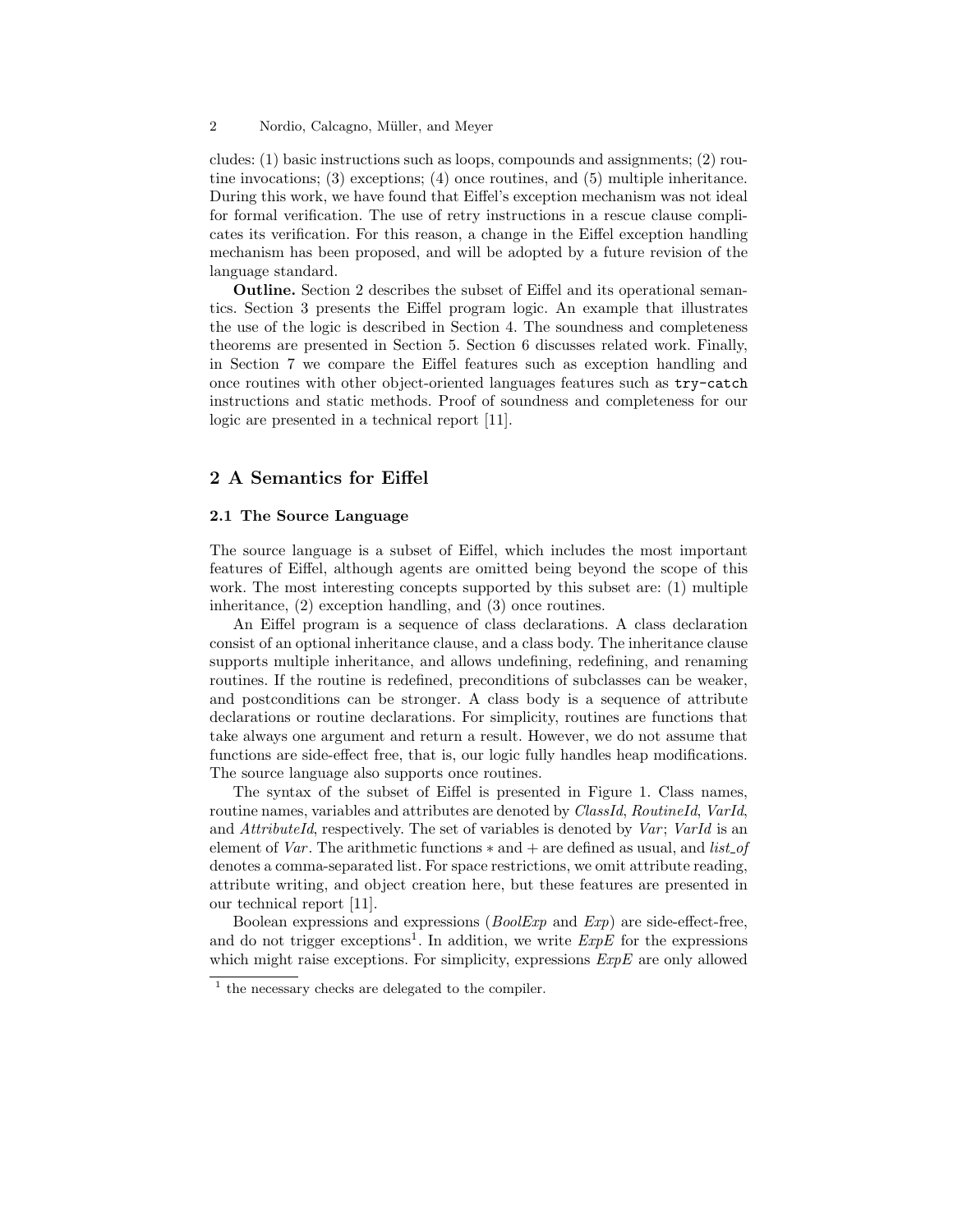in assignments. This assumption simplifies the presentation of the logic, especially the rules for routine invocation, if then else, and loop instructions. However, the logic could be easily extended.

One of the design goals of our logic is that programs behave in the same way when contracts are checked at runtime and when they are not. For this reason, we demand that expressions occurring in contracts to be side-effect-free, and to not trigger exceptions.

```
Program ::= ClassDecl∗
ClassDecl := class ClassId [inherit Parent+] MemberDecl* end
Type \qquad ::= boolT \mid initT \mid ClassId \mid voidTParent ::= Type [Undefine] [Redefine] [Rename]
Underine ::= undefine list_of RoutineId
Redefine ::= \texttt{redefine} \text{ list_of Routineld}\mathit{Rename} ::= rename \mathit{list\_of} (\mathit{Routineld} as \mathit{Routineld})
MemberDecl ::= Attributeld Type | Routine
Routine ::= Routineld (VarId : Type) : Type
                 require BoolExp
                 [local list_of (VarId : Type)]
                 (do | once)
                   Instr
                 \lceil rescue Instr \rceilensure BoolExp
                 end
Instr ::= VarId := ExpE | Instr; Instr | check BoolExp end
             | from invariant BoolExp until BoolExp loop Instr end
               if BoolExp then Instr else Instr end
               VarId := VarId. Type : RoutineId (Exp)
Exp, ExpE ::= Literal | VarId | Exp Op Exp | BoolExp
BoolExp ::= Literal | VarId | BoolExp Bop BoolExp | Exp CompOp Exp
Op ::= + | - | * | //
Bop ::= and | or | xor | and then | or else | implies
CompOp ::= < | > | <= | >= | = | / =
```
Fig. 1. Syntax of the subset of Eiffel.

#### 2.2 The Memory Model

The state of an Eiffel program describes the current values of local variables, arguments, the current object, and the current object store \$. A value is either a boolean, or an integer, or the void value, or an object reference. An object is characterized by its class and an identifier of infinite sort  $ObjId$ . The data type Value models values; its definition is the following:

data type  $Value = \text{boolV } Bool \mid \text{intV } Int \mid \text{objV } ClassId \text{ } ObjId \mid \text{voidV}$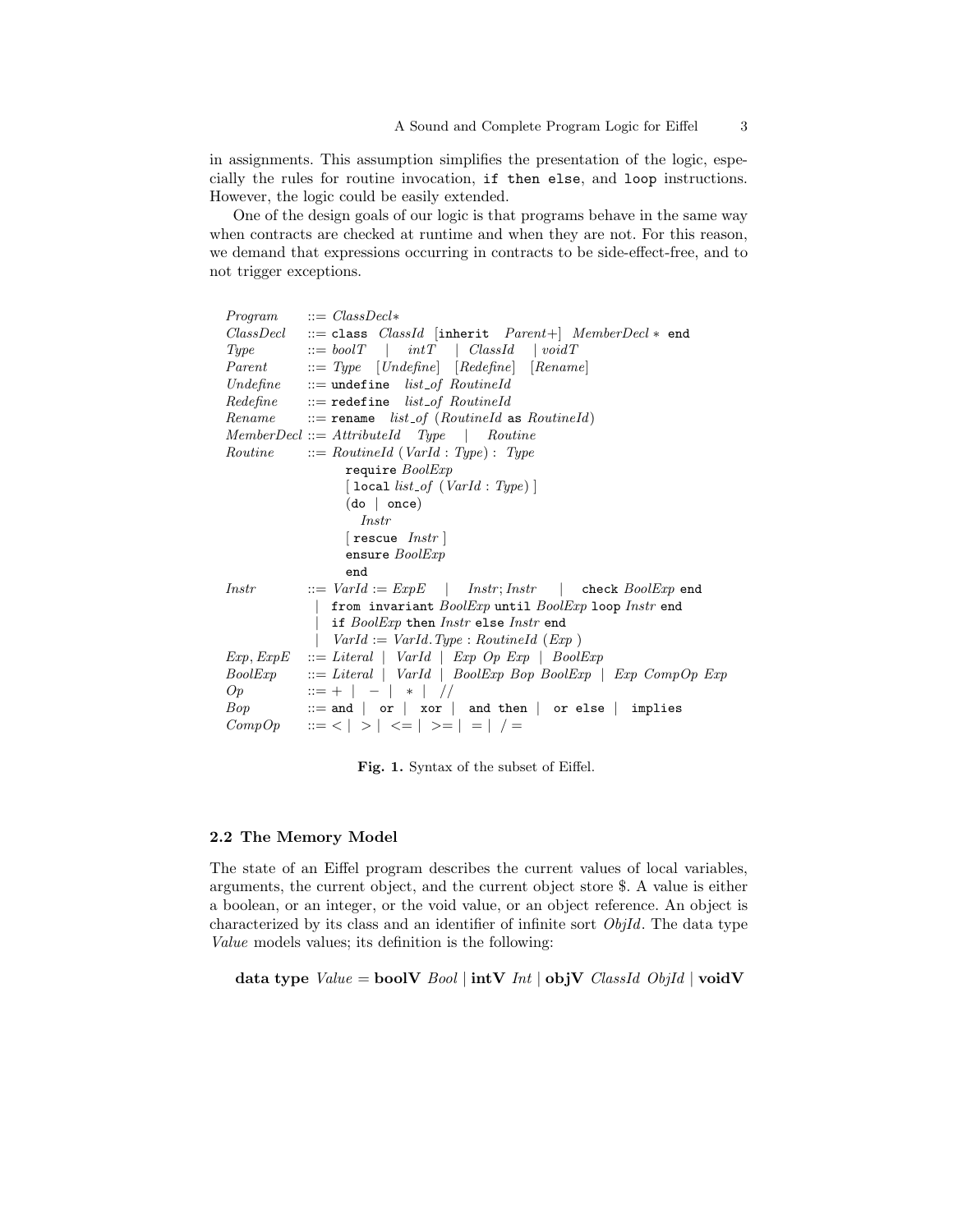The function  $\tau$ : Value  $\rightarrow$  Type returns the dynamic type of a value, where  $\tau ($ boolV  $b) = boolT$ ;  $\tau ($ **intV**  $n) = intT$ ;  $\tau ($ **objV**  $cId$   $old) = cId$ ; and  $\tau(\text{voidV}) = \text{void}T$ .

The state of an object is defined by the values of its attributes. The sort Attribute defines the attribute declaration  $T@a$  where a is an attribute declaration in the class T. We use a sort Location, and a function instvar where instvar  $(V, T@a)$  yields the instance of the attribute  $T@a$  if V is an object reference, and the object has an attribute  $T@a$ ; otherwise it yields undef. The datatype definitions and the signature of *instvar* are the following:

data type  $Attribute = Type$   $AttributeId$ data type  $Location = ObjId$  AttributeId instvar : Value × Attribute → Location  $\cup$  {undef}

The object store models the heap describing the states of all objects in a program at a certain point of execution. An object store is modeled by an abstract data type ObjectStore. We use the object store presented by Poetzsch-Heffter and Müller [17, 18]. The following operations apply to the object store:  $os(l)$ denotes reading the location l in the object store os; alive (o, os) yields true if and only if object  $o$  is allocated in the object store  $os$ ;  $new(os, C)$  yields a reference of type C to a new object in the store *os*;  $os < l := v$  > updates the object store *os* at the location l with the value v;  $os < C$  > denotes the store after allocating a new object of type C . An axiomatization of these functions is presented in [17].

 $(-) : ObjectStore \times Location \rightarrow Value$ alive : Value  $\times$  ObjectStore  $\rightarrow$  Bool  $new: ObjectStore \times ClassId \rightarrow Value$ < := > : ObjectStore × Location × Value → ObjectStore  $-$  <  $\geq$  : ObjectStore  $\times$  ClassId  $\rightarrow$  ObjectStore

#### 2.3 Operational Semantics

Program states are a mapping from local variables and arguments to values, and from the current object store \$ to ObjectStore. The program state is defined as follows:

> $State \equiv Local \timesHeap$  $Local \equiv \text{VarId} \cup \{Current, p, Result, Retry\} \rightarrow Value \cup \{under\}$  $Heap \equiv \{\$\} \rightarrow ObjectStore$

Local maps local variables, the receiver object Current (this in Java), arguments, Result, and Retry to values. Arguments are denoted by  $p$ . The variables Result and Retry are special variables used to store the result value, and the retry value but they are not part of VarId. For this reason, these variables are included explicitly.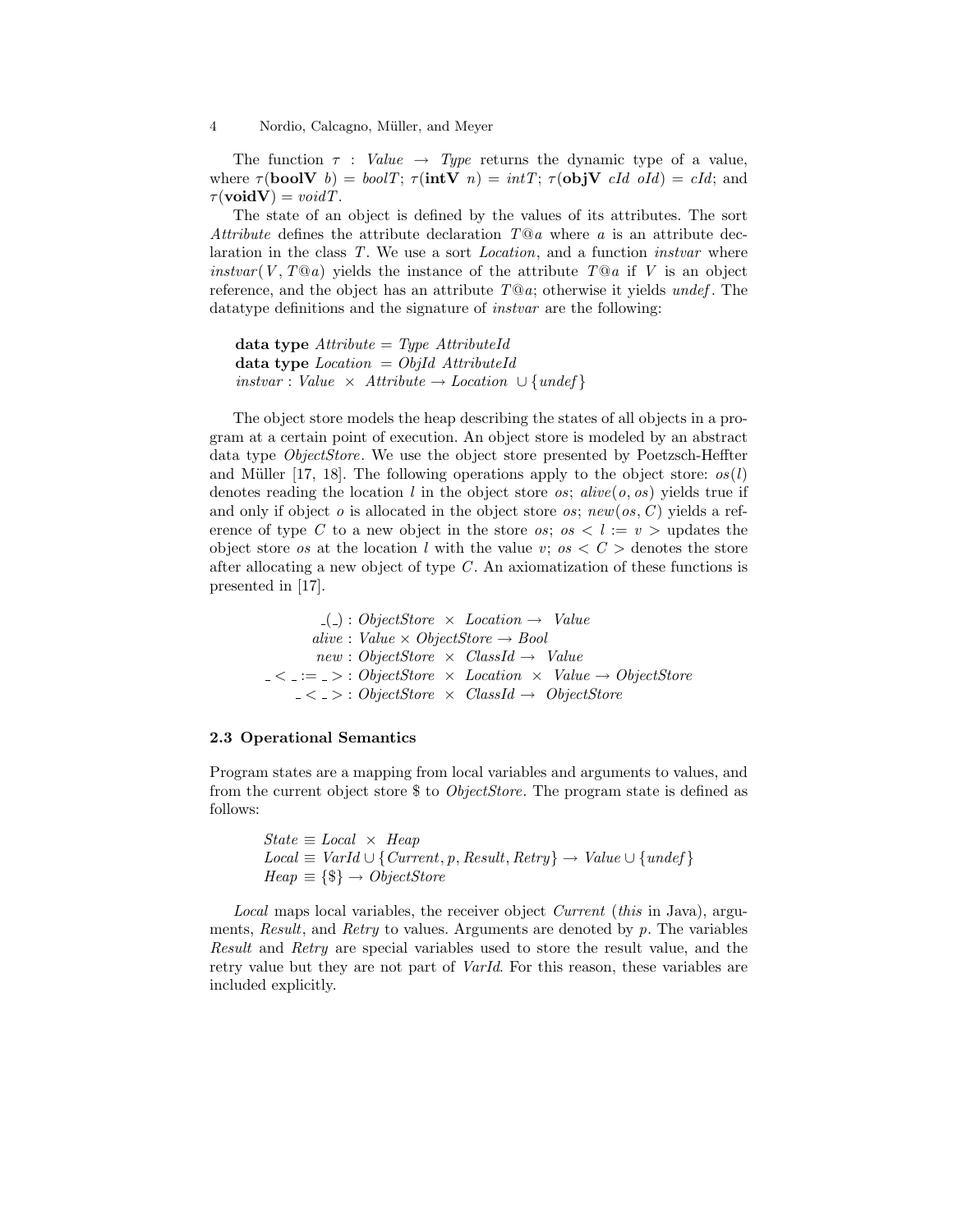For  $\sigma \in State$ ,  $\sigma(e)$  denotes the evaluation of the expression e in the state  $\sigma$ . Its signature is the following:

$$
\sigma: ExpE \to Value \cup \{exc\}
$$

The evaluation of an expression  $e$  can yield  $exc$  meaning that an exception was triggered in e. For example,  $\sigma(x/0)$  yields exc. Furthermore, the evaluation  $\sigma(y \neq 0 \wedge x/y = z)$  is different from exc because  $\sigma$  first evaluates  $y \neq 0$  and then evaluates  $x/y = z$  only if  $y \neq 0$  evaluates to true. The state  $\sigma[x := V]$  denotes the state obtained after the replacement of x by V in the state  $\sigma$ .

The transitions of the operational semantics have the form:  $\langle \sigma, S \rangle \to \sigma', \chi$ where  $\sigma$  and  $\sigma'$  are states, S is an instruction, and  $\chi$  is the current status of the program. The value of  $\chi$  can be either the constant normal or exc. The variable  $\chi$  is required to treat abrupt termination. The transition  $\sigma, S \rightarrow \sigma', normal$ expresses that executing the instruction S in the state  $\sigma$  terminates normally in the state  $\sigma'$ . The transition  $\sigma, S \rightarrow \sigma', exc$  expresses that executing the instruction S in the state  $\sigma$  terminales with an exception in the state  $\sigma'$ .

In the following, we present the operational semantics. First, we present the operational semantics for basic instructions. Second, we define the semantics for routine invocation. Finally, we show the semantics for exception handling and once routines. The operational semantics for exception handling and once routines is one of the contributions of this paper.

Basic Instructions. Figure 2 presents the operational semantics for basic instructions such as assignment, compound, conditional, and loop instructions. The operational semantics for assignment, conditional, and loop instructions is standard. Compound is defined by two rules: in rule  $(2.3)$  the instruction  $s<sub>1</sub>$  is executed and an exception is triggered. The instruction  $s_2$  is not executed, and the state of the compound is the state produced by  $s_1$ . In rule (2.4),  $s_1$  is executed and terminates normally. The state of the compound is the state produced by  $s_2$ .

The check instruction helps to express a property that one believes will be satisfied. If the property is satisfied then the system does not change. If the property is not satisfied then an exception is triggered. The semantics for check consist of two rules: if the condition of the check instruction evaluates to true, then the instruction terminates normally, rule (2.5); otherwise the check instruction triggers an exception, rule (2.6).

Routine Invocations. Poetzsch-Heffter and Müller [18] have developed an operational and axiomatic semantics for a Java-like languages which handle inheritance, dynamic binding, subtyping and abstract types. However, the source language used in their work has single inheritance. In this section, we extend their logic to support multiple inheritance.

Poetzsch-Heffter and Müller distinguish between virtual routines and routine implementation. A class  $T$  has a *virtual routine*  $T:m$  for every routine  $m$  that it declares or inherits. A class  $T$  has a *routine implementation*  $T@m$  for every routine  $m$  that it defines (or redefines). We assume in the following that every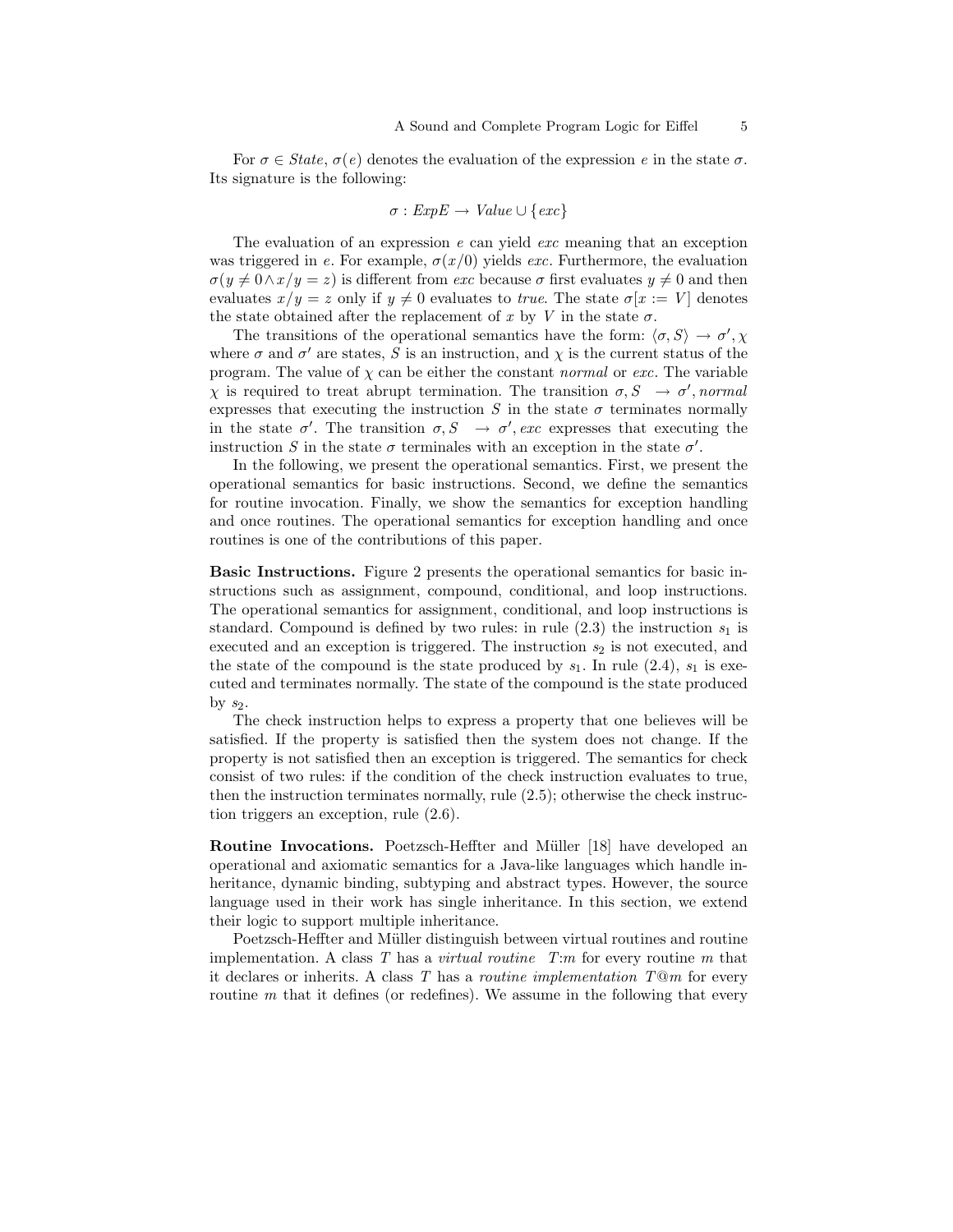### Assignment Instruction

 $\sigma(e) = exc$  $\langle \sigma, x := e \rangle \rightarrow \sigma$ , exc (2.1)  $\sigma(e) \neq exc$ <br>  $\langle \sigma, x := e \rangle \rightarrow \sigma[x := \sigma(e)], normal$  (2.2)

**Compound**  
\n
$$
\langle \sigma, s_1 \rangle \to \sigma', exc
$$
  
\n $\langle \sigma, s_1; s_2 \rangle \to \sigma', exc$   
\n $\langle \sigma, s_1; s_2 \rangle \to \sigma', exc$   
\n $\langle \sigma, s_1; s_2 \rangle \to \sigma'', \chi$   
\n $\langle \sigma, s_2; s_3 \rangle \to \sigma'', \chi$  (2.4)

Check Instruction  $\sigma(e) = true$  $\sigma(e) = true$ <br>  $\langle \sigma, \text{check } e \text{ end} \rangle \to \sigma, \text{normal}$  (2.5)  $\sigma(\sigma, \text{check } e \text{ end}) \to \sigma, \text{exc}$  (2.6)

### Conditional Instruction

$$
\sigma(e) = true \quad \langle \sigma, s_1 \rangle \to \sigma', \chi
$$
  

$$
\langle \sigma, \text{if } e \text{ then } s_1 \text{ else } s_2 \text{ end} \rangle \to \sigma', \chi
$$
  

$$
\sigma(e) = false \quad \langle \sigma, s_2 \rangle \to \sigma', \chi
$$
  

$$
\langle \sigma, \text{if } e \text{ then } s_1 \text{ else } s_2 \text{ end} \rangle \to \sigma', \chi
$$
  
(2.8)

#### Loop Instruction

| Loop Instruction                                                                                                                                                                                                                                                        |
|-------------------------------------------------------------------------------------------------------------------------------------------------------------------------------------------------------------------------------------------------------------------------|
| $\sigma(e) = true$                                                                                                                                                                                                                                                      |
| $\langle \sigma,$ from invariant <i>I</i> until <i>e</i> loop $s_1$ end $\rangle \rightarrow \sigma,$ normal (2.9)                                                                                                                                                      |
|                                                                                                                                                                                                                                                                         |
| $\sigma(e) = false \quad \langle \sigma, s_1 \rangle \rightarrow \sigma', exc$                                                                                                                                                                                          |
| $\langle \sigma, \text{from invariant } I \text{ until } e \text{ loop } s_1 \text{ end} \rangle \rightarrow \sigma', \text{exc} \tag{2.10}$                                                                                                                            |
|                                                                                                                                                                                                                                                                         |
| $\sigma(e) = false$ $\langle \sigma, s_1 \rangle \rightarrow \sigma', normal$                                                                                                                                                                                           |
| $\frac{\langle \sigma', \text{from invariant } I \text{ until } e \text{ loop } s_1 \text{ end} \rangle \rightarrow \sigma'', \chi}{\langle \sigma, \text{from invariant } I \text{ until } e \text{ loop } s_1 \text{ end} \rangle \rightarrow \sigma'', \chi} (2.11)$ |
|                                                                                                                                                                                                                                                                         |
|                                                                                                                                                                                                                                                                         |



invocation is decorated with the virtual method being invoked. The semantics of routine invocations uses two functions: body and impl. The function  $impl(T, m)$ yields the implementation of routine  $m$  in class  $T$ . This implementation could be defined by T or inherited from a superclass. The function body yields the instruction constituting the body of a routine implementation. The signatures of these functions are as follows:

> $impl$ : Type  $\times$  RoutineId  $\rightarrow$  RoutineImpl  $\cup$  {undef}  $body: RoutineImpl \rightarrow Instr$

The complications of multiple inheritance can be elegantly captured by a revised definition of *impl.* While  $impl(T, m)$  traverses T's parent classes, it can take redefinition, undefinition, and renaming into account. In particular, impl is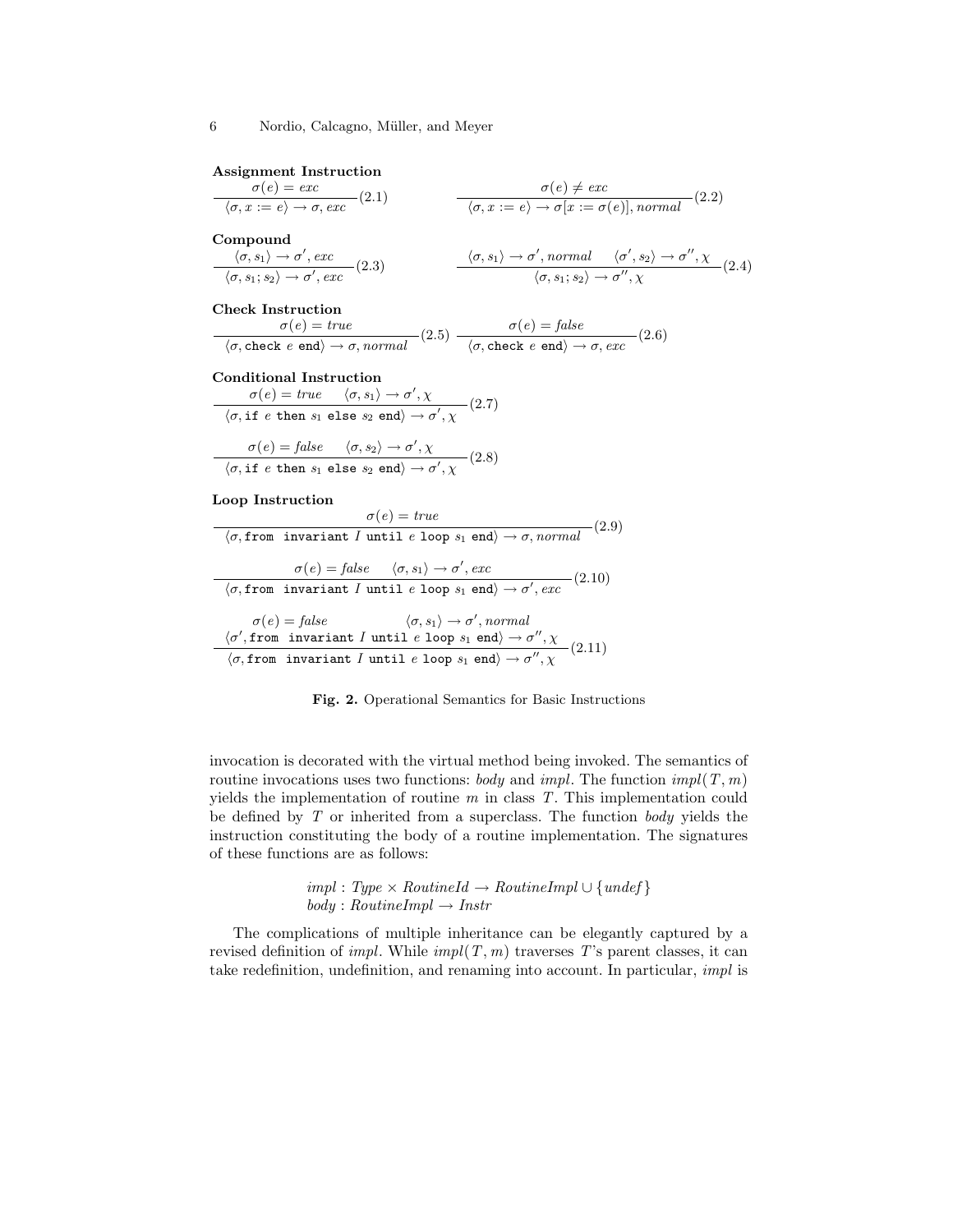undefined for deferred routines (abstract methods) or when an inherited routine has been undefined.

| class $A$                          | class $B$                                   |
|------------------------------------|---------------------------------------------|
| feature $m$ do $\ldots$ end        | feature $m$ do $\ldots$ end                 |
| end                                | end                                         |
| class $C$                          |                                             |
| inherit A                          |                                             |
| rename $m$ as $n$ end<br>B         |                                             |
| end                                |                                             |
| class $D$                          | class $E$<br>inherit C rename m as $m2$ end |
| inherit $C$ redefine m end         |                                             |
| feature $m$ do $\ldots$ end<br>end | end                                         |

Fig. 3. Example of Inheritance using Rename and Redefine.

Figure 3 shows an example of inheritance using the features rename and redefine. Table 1 presents an example of the application of the function  $impl$ using the class declarations of Figure 3. For brevity, refer to our technical report [11] for a definition of impl.

Table 1. Example of the Application of the Function impl.

| $impl(A,m) = \overline{A@m}$ | impl(D,m)<br>$=$ D@m    |
|------------------------------|-------------------------|
|                              | impl(D,n)<br>$=$ B $@m$ |
| $impl(B,m) = B@m$            | $impl(E,m) = undefined$ |
| $impl(C,m) = A@m$            | $impl(E,m2) = A@m$      |
| $impl(C,n) = B@m$            |                         |
|                              | $impl(E,n) = B@m$       |

The operational semantics of routine invocation for non-once routines is defined with the following rules:

T:m is not a once routine  
\n
$$
\sigma(y) = \text{void } V
$$
\n
$$
\langle \sigma, x := y. T : m(e) \rangle \to \sigma, exc
$$
\n(1)

$$
T:m \text{ is not a once routine}
$$
  
\n
$$
\sigma(y) \neq \text{void } V \quad \langle \sigma[Current := \sigma(y), p := \sigma(e)], \text{body}(\text{impl}(\tau(\sigma(y)), m)) \rangle \to \sigma', \chi
$$
  
\n
$$
\langle \sigma, x := y. T:m(e) \rangle \to \sigma'[x := \sigma'(Result)], \chi
$$
  
\n(2)

In rule (1), since the target y is Void, the state  $\sigma$  is not changed and an exception is triggered. In rule (2), the target is not Void, thus, the Current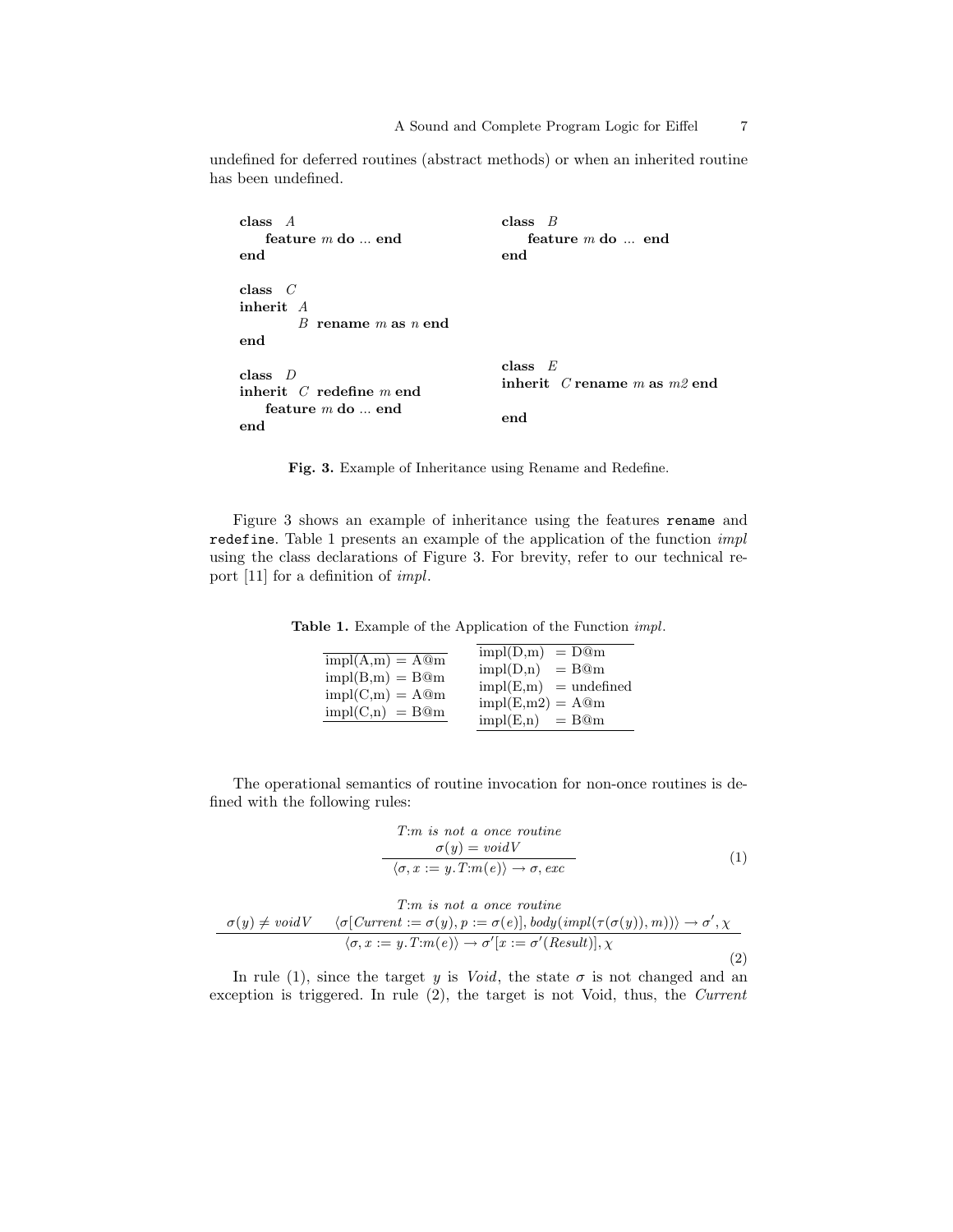object is updated with  $y$ , and the argument p by the expression  $e$ , and then the body of the routine is executed. To handle dynamic dispatch, first, the dynamic type of y is obtained using the function  $\tau$ . Then, the routine implementation is determined by the function impl. Finally, the body of the routine is obtained by the function body. Note that multiple inheritance is handled using the function impl, which yields the appropriate routine implementation for m.

Exception Handling. Exceptions [7] raise some of the most interesting problems addressed in this paper. A routine execution either succeeds - meaning that it terminates normally - or fails, triggering an exception. An exception is an abnormal event, which occurred during the execution. To treat exceptions, each routine may contain a rescue clause. If the routine body is executed and terminates normally, the rescue clause is ignored. However, if the routine body triggers an exception, control is transferred to the rescue clause. Each routine defines a boolean local variable Retry (in a similar way as for Result). If at the end of the clause the variable  $Retry$  has value true, the routine body (do clause) is executed again. Otherwise, the routine fails, and triggers an exception. If the rescue clause triggers another exception, the second one takes precedence and it can be handled through the rescue clause of the caller. The Retry variable can be assigned to in either a do clause or a rescue clause.

The operational semantics for the exception handling mechanism is defined by rules 3-6 below. If the execution of  $s_1$  terminates normally, then the rescue block is not executed, and the returned state is the one produced by  $s_1$  (rule 3). If  $s_1$  terminates with an exception, and  $s_2$  triggers another exception, the rescue terminates in an exception returning the state produced by  $s_2$  (rule 4). If  $s_1$ triggers an exception and  $s_2$  terminates normally but the *Retry* variable is false, then the rescue terminates with an exception returning the state produced by  $s_2$  (rule 5). In the analogous situation with Retry being true, the rescue is executed again and the result is the one produced by the new execution of the rescue (rule 6). Note that the rescue is a loop that iterates over  $s_2$ ;  $s_1$  until  $s_1$ terminates normally or Retry is false.

$$
\langle \sigma, s_1 \rangle \to \sigma', normal
$$
  

$$
\langle \sigma, s_1 \text{ rescue } s_2 \rangle \to \sigma', normal
$$
 (3)

$$
\frac{\langle \sigma, s_1 \rangle \to \sigma', \text{exc} \quad \langle \sigma', s_2 \rangle \to \sigma'', \text{exc}}{\langle \sigma, s_1 \text{ rescue } s_2 \rangle \to \sigma'', \text{exc}}
$$
\n(4)

$$
\langle \sigma, s_1 \rangle \to \sigma', \text{exc} \quad \langle \sigma', s_2 \rangle \to \sigma'', \text{normal} \quad \neg \sigma''(\text{Retry})
$$
  

$$
\langle \sigma, s_1 \text{ rescue } s_2 \rangle \to \sigma'', \text{exc}
$$
 (5)

$$
\langle \sigma, s_1 \rangle \to \sigma', \text{ exc} \quad \langle \sigma', s_2 \rangle \to \sigma'', \text{normal} \quad \sigma''(\text{Retry})
$$
  

$$
\langle \sigma'', s_1 \text{ rescue } s_2 \rangle \to \sigma''', \chi
$$
  

$$
\langle \sigma, s_1 \text{ rescue } s_2 \rangle \to \sigma''', \chi
$$
 (6)

<sup>8</sup> Nordio, Calcagno, Müller, and Meyer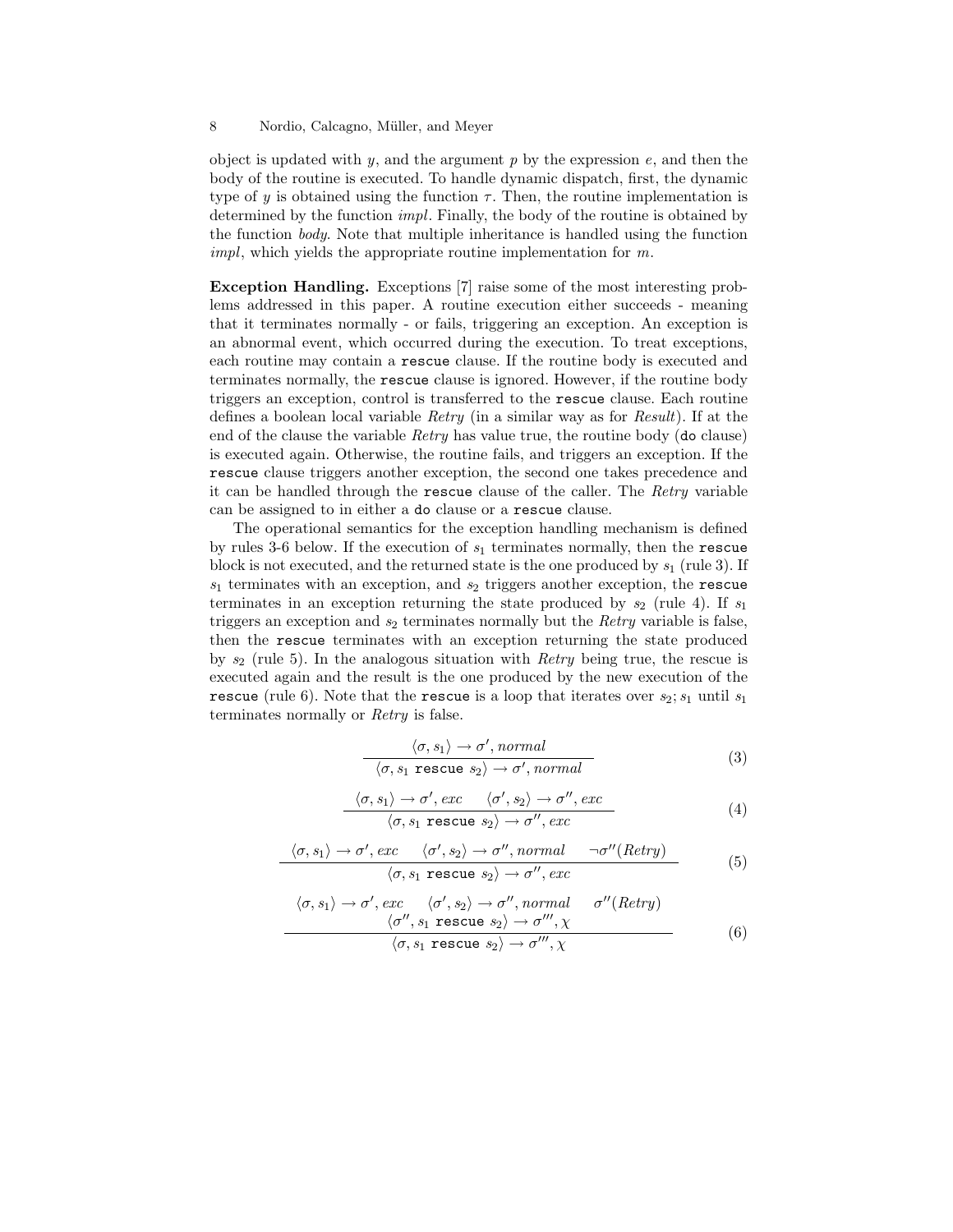Once Routines. The mechanism used in Eiffel to access a shared object is once routines. This section focuses on once functions; once procedures are similar. The semantics of once functions is as follows. When a once function is invoked for the first time in a program execution, its body is executed and the outcome is cached. This outcome may be a result in case the body terminates normally or an exception in case the body triggers an exception. For subsequent invocations, the body is not executed; the invocations produce the same outcome (result or exception) like the first invocation. Note that whether an invocation is the first or a subsequent one is determined solely by the routine implementation name.

To be able to develop a semantics for once functions, finally, we also need to consider recursive invocations. As described in the Eiffel ECMA standard [8], a recursive call may start before the first invocation finished. In that case, the recursive call will return the result that has been obtained so far. The mechanism is not so simple. For example the behavior of following recursive factorial function might be surprising:

```
factorial (i: INTEGER): INTEGER
2 require i>=0once
4 if i \leq 1 then Result := 1
      else
6 Result := iResult := Result * factorial (i-1)8 end
   end
```
This example is a typical factorial function but it is also a once function, and the assignment  $Result := i * factorial(i-1)$  is split into two separate assignments. If one invokes  $factorial(3)$  we observe that the returned result is 9. The reason is that the first invocation, factorial(3), assigns 3 to Result. This result is stored for a later invocation since the function is a once function. Then, the recursive call is invoked with argument 2. But this invocation is not the first invocation, so the second invocation returns the stored value (in this case 3). Thus, the result of invoking  $factorial(3)$  is  $3 * 3$ . If we do not split the assignment, the result would be 0 because *factorial*(2) would return the result obtained so far which is the default value of Result, 0. This corresponds to a semantics where recursive calls are replaced by Result.

To be able to develop a sound semantics for once functions, we need to consider all the possible cases described above. To fulfil this goal, we present a pseudo-code of once functions. Given a once function  $m$  with body  $b$ , the pseudo-code is the following:

```
1 if not m_done then m_done := true; execute the body b
        if body triggers an exception e then m-exception := e end
3 end
    if m-exception /= Void then throw m-exception else Result := m-result
5 end
```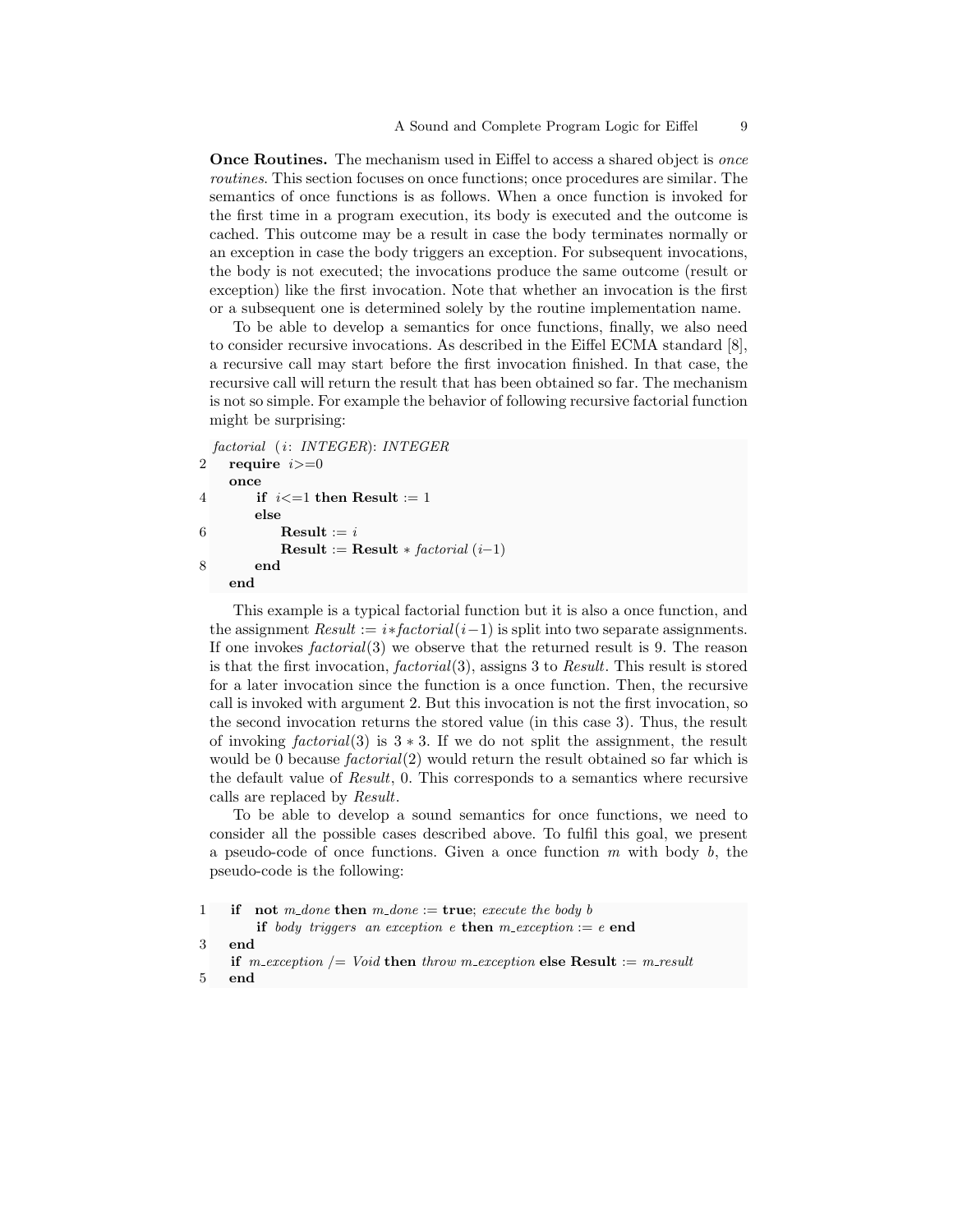We assume the variables  $m\_done$ ,  $m\_exception$  and  $m\_result$  are global variables, which exist one per routine implementation and can be shared by all invocations of that function. Furthermore, we assume the body of the function sets the result variable  $m$ -result. Now, we can see more clearly why the invocation of factorial (3) returns 9. In the first invocation, first the global variable  $m<sub>-</sub>done$  is set to false, and then the function's body is executed. The second invocation returns the stored value 3 because  $m\_done$  is false.

To define the semantics for once functions, we introduce global variables to store the information whether the function was invoked before or not, to store whether it triggers an exception or not, and to store its result. These variables are  $T@m<sub>-</sub>done, T@m<sub>-</sub>result, and T@m<sub>-</sub>exc. There is only one variable T@m<sub>-</sub>done$ per every routine implementation  $T@m$ . Descendants of the class T that do not redefine the routine m inherit the routine implementation  $T@m$ , therefore they share the same global variable  $T@m<sub>-</sub>done$ .

Given a once function m implemented in the class  $T$ ,  $T@m<sub>-</sub>done$  returns true if the once function was executed before, otherwise it returns false:  $T@m$ -result returns the result of the first invocation of m; and  $T@m\_exc$  returns true if the first invocation of m produced an exception, otherwise it returns false. Since the type of the exception is not used in the exception mechanism, we use a boolean variable  $T@m\_exc$ , instead of a variable of type *EXCEPTION*. We omit the definition of a global initialization phase  $T@m\_done = false$ ,  $T@m\_result =$ default value, and  $T@m\_exc = false$ . This initialization is performed in the make routine of the *ROOT* class.

The invocation of a once function is defined in four rules (rules 7-10, Figure 4). Rule (7) describes the normal execution of the first invocation of a once function. Before its execution, the global variable  $T@m<sub>-</sub>done$  is set to true. Then, the function body is executed. We assume here that the body updates the variable  $T@m\_result$  whenever it assigns to Result. Rule  $(8)$  models the first invocation of an once function that terminates with an exception. The function is executed and terminates in the state  $\sigma'$ . The result of the once function m is the state  $\sigma'$  where the variable  $T@m\_exc$  is set to true to express that an exception was triggered. In rule 9, the first invocation of the once function terminates normally, the remaining invocations restore the stored value using the variable  $T@m\_result$ . In rule 10, the first invocation of m terminates with an exception, so the subsequent invocations of m trigger an exception, too.

## 3 A Program Logic for Eiffel

The logic for Eiffel is based on the programming logic presented by Poetzsch-Heffter and Müller  $[18, 19]$ . We take over many of the rules, especially all the language-independent rules such as the rules of consequence. We do not repeat those rules here. We have developed new rules to model exceptions and once routines. Poetzsch-Heffter et al. [19] uses a special variable  $\chi$  to capture the status of the program such as normal or exceptional status. We instead use Hoare triples with two postconditions to encode the status of the program execution.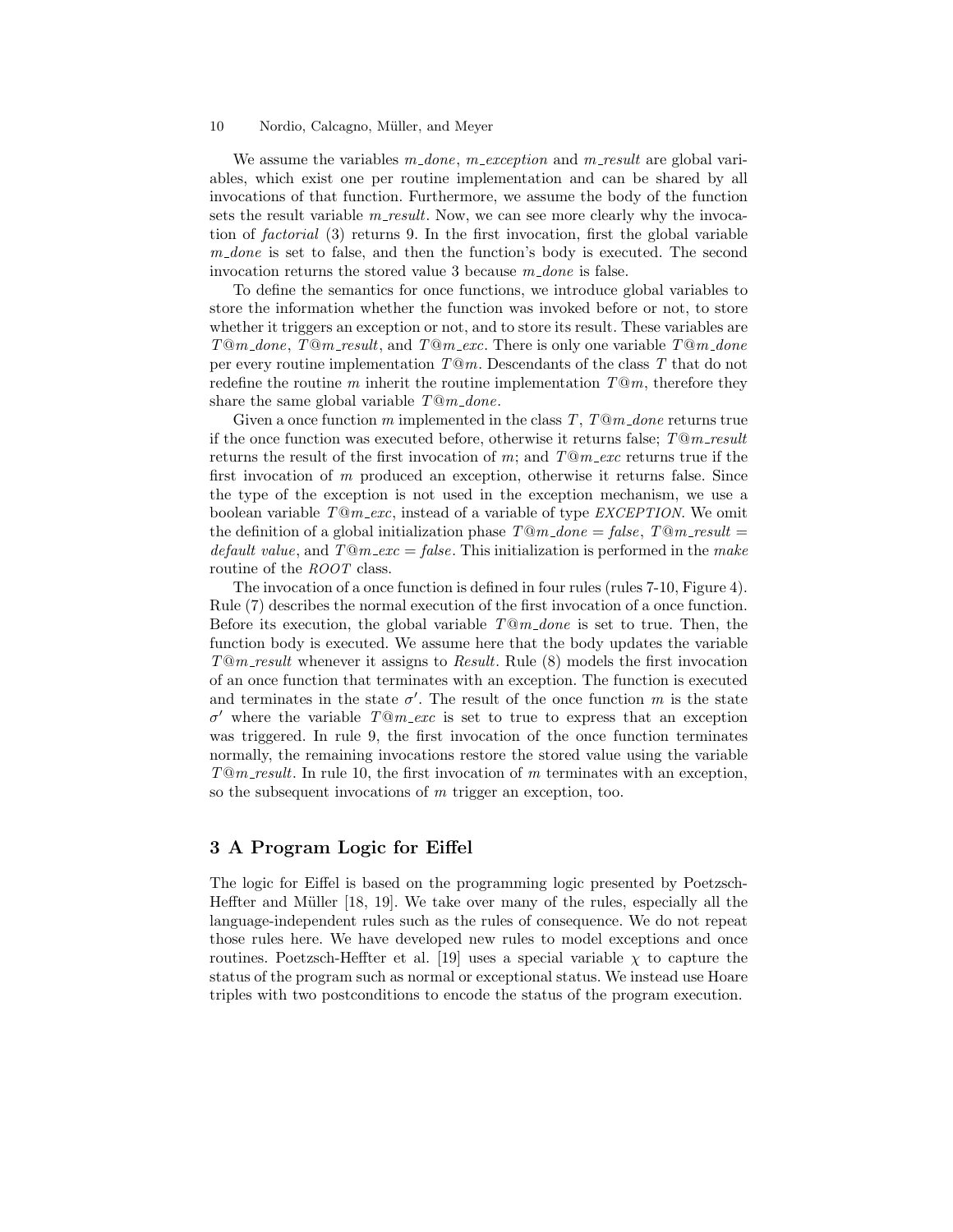$$
T@m = impl(\tau(\sigma(y)), m) \quad T@m \text{ is a once routine}
$$

$$
\sigma(T@m\text{...done}) = false
$$

$$
\langle \sigma[T@m\text{...done} := true, Current := y, p := \sigma(e)], \text{ body}(T@m) \rangle \rightarrow \sigma', normal
$$

$$
\langle \sigma, x := y \cdot S : m(e) \rangle \rightarrow \sigma'[x := \sigma'(Result)], normal
$$

$$
T@m = impl(\tau(\sigma(y)), m) \quad T@m \text{ is a once routine}
$$

$$
\sigma(T@m\text{...done}) = false
$$

$$
\langle \sigma[T@m\text{...done} := true, Current := y, p := \sigma(e)], \text{body}(T@m) \rangle \rightarrow \sigma', exc
$$

$$
\langle \sigma, x := y \cdot S : m(e) \rangle \rightarrow \sigma'[T@m\text{...exc} := true], exc
$$

$$
T@m = impl(\tau(\sigma(y)), m) \quad T@m \text{ is a once routine}
$$

$$
\sigma(T@m\text{...done}) = true
$$

$$
\sigma(T@m\text{...ace}) = false
$$

$$
\langle \sigma, x := y \cdot S : m(e) \rangle \rightarrow \sigma[x := \sigma(T@m\text{...result})], normal
$$

$$
T@m = impl(\tau(\sigma(y)), m) \quad T@m \text{ is a once routine}
$$

$$
\sigma(T@m\text{...done}) = true
$$

$$
\sigma(T@m\text{...done}) = true
$$

$$
\sigma(T@m\text{...ace}) = true
$$

$$
\sigma(T@m\text{...exc}) = true
$$

$$
\langle \sigma, x := y \cdot S : m(e) \rangle \rightarrow \sigma, exc
$$

$$
(10)
$$

Fig. 4. Operational Semantics for Once Routines

The logic is a Hoare-style logic. Properties of routines and routine bodies are expressed by Hoare triples of the form  $\{P\}$   $S$   $\{Q_n, Q_e\}$ , where  $P, Q_n, Q_e$ are formulas in first order logic, and  $S$  is a routine or an instruction. The third component of the triple consists of a normal postcondition  $(Q_n)$ , and an exceptional postcondition  $(Q_e)$ .

The triple  $\{P\}$  S  $\{Q_n, Q_e\}$  defines the following refined partial correctness property: if  $S$ 's execution starts in a state satisfying  $P$ , then (1)  $S$ terminates normally in a state where  $Q_n$  holds, or (2) S throws an exception and  $Q_e$  holds, or (3) S aborts due to errors or actions that are beyond the semantics of the programming language, e.g., memory allocation problems, or  $(4)$  S runs forever.

Boolean Expressions. Preconditions and postcondition are formulas in first order logic. Since expressions in assignments can trigger exceptions, we cannot always use these expressions in pre- and postconditions of Hoare triples. For example, if we want to apply the substitution  $P[e/x]$  where e is an  $ExpE$  expression, first, we need to check that e does not trigger any exception, and then we can apply the substitution. To do this, we introduce a function safe that takes an expression, and yields a safe expression. A safe expression is an expression whose evaluation does not trigger an exception. The definition of safe expression is the following:

Definition 1 (Safe Expression). An expression  $e$  is a safe expression if and only if  $\forall \sigma : \sigma(e) \neq exc$ .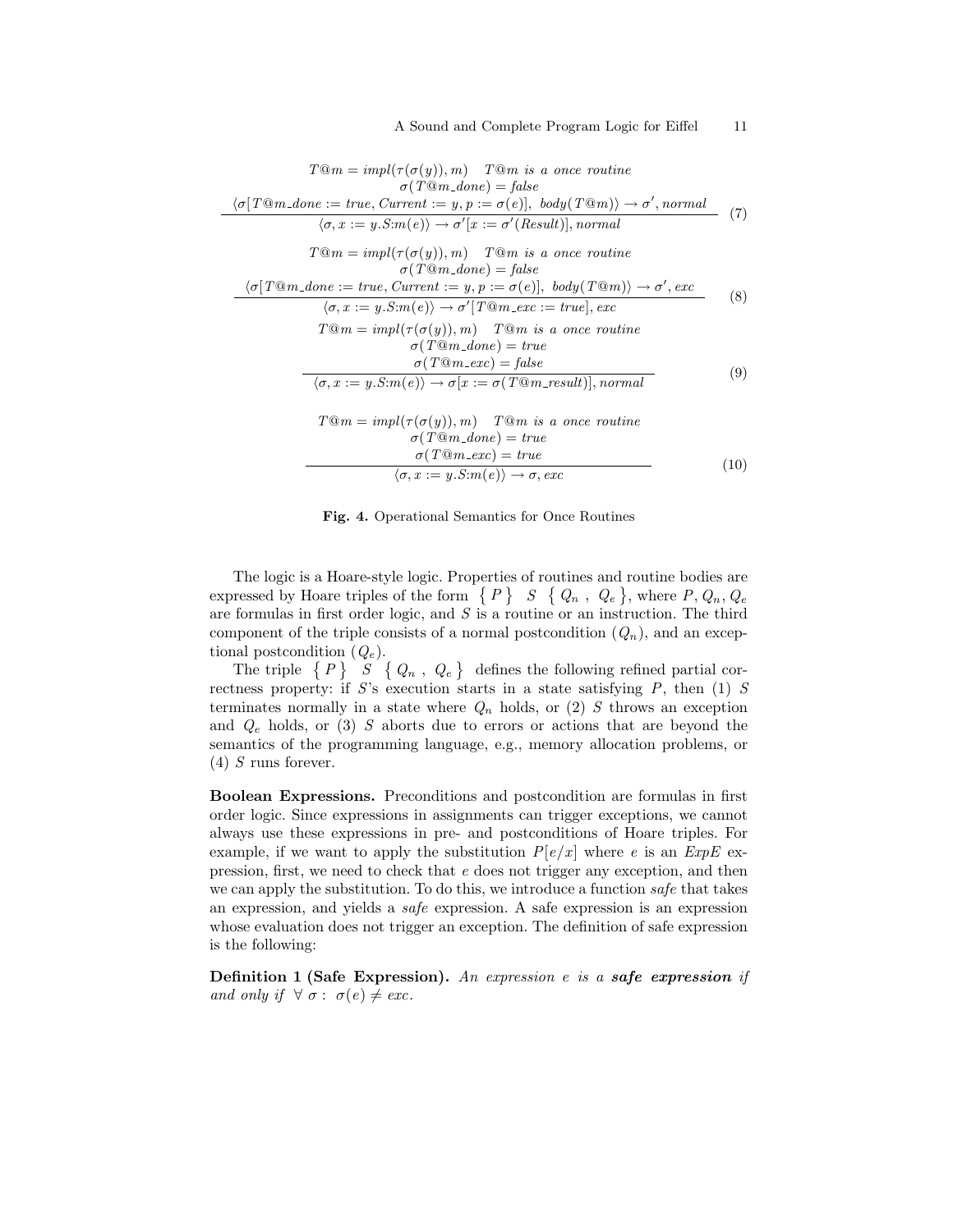**Definition 2 (Function Safe).** The function safe :  $ExpE \rightarrow Exp$  returns an expression that expresses if the input expression is safe or not. The definition of this function is the following:

 $safe: ExpE \rightarrow Exp$ safe  $(e_1 \text{ over } e_2) = \text{safe}(e_1) \land \text{safe}(e_2) \land \text{safe\_op}(\text{oper}, e_1, e_2)$  $\mathit{safe\_op}$ :  $\mathit{op} \times \mathit{ExpE} \times \mathit{ExpE} \rightarrow \mathit{Exp}$ safe\_op (oper, e<sub>1</sub>, e<sub>2</sub>) = if (oper = //) then (e<sub>2</sub>  $\neq$  0) else true

**Lemma 1.** For each expression e, safe(e) satisfies:

 $- safe(e)$  is a safe expression  $- \sigma(safe(e)) = true \Leftrightarrow \sigma(e) \neq exc$ 

Lemma 2 (Substitution). If the expression  $e$  is a safe expression, then:

 $\forall \sigma : (\sigma \models P[e/x] \Leftrightarrow \sigma[x := \sigma(e)] \models P)$ 

We define  $\sigma \models P$  as the usual definition of  $\models$  in first order logic but with the restriction that the expressions in  $P$  are safe expressions.

Signatures of Contracts. Contracts refer to attributes, variables and types. We introduce a signature  $\Sigma$  that represents the constant symbols of these entities. Given an Eiffel program,  $\Sigma$  denotes the signature of sorts, functions and constant symbols as described in Section 2.1. Arguments, program variables, and the current object store \$ are treated syntactically as constants of Value and *ObjectStore*. Preconditions and postconditions of Hoare triples are formulas over  $\Sigma \cup \{Current, p, Result, Retry\} \cup Var(r)$  where r is a routine, and  $Var(r)$  denotes the set of local variables of r. Note that we assume  $Var(r)$ does not include the Result variable and the Retry variable, it only includes the local variables declared by the programmer. Routine preconditions are formulas over  $\Sigma \cup \{Current, p, \$\}$ , and routine postconditions are formulas over  $\Sigma \cup \{Current, p, Result, Retry, \$\}.$ 

We treat recursive routines in the same way as Poetzsch-Heffter and Müller [18]. We use *sequents* of the form  $A \triangleright A$  where A is a set of routine annotations and  $\bf{A}$  is a triple. Triples in  $\cal{A}$  are called assumptions of the sequent, and  $\bf{A}$  is called the consequent of the sequent. Thus, a sequent expresses that we can prove a triple based on the assumptions about routines.

In the following, we present the logic for Eiffel. First, we present the basic instructions. Second, we define the logic for invocation. Finally, we present the semantics for exception handling and once routines. The logic for exception handling and once routines is another contribution of this paper.

#### 3.1 Basic Rules

Figure 5 presents the axiomatic semantics for basic instructions such as assignment, compound, loop, and conditional instructions. In the assignment rule, if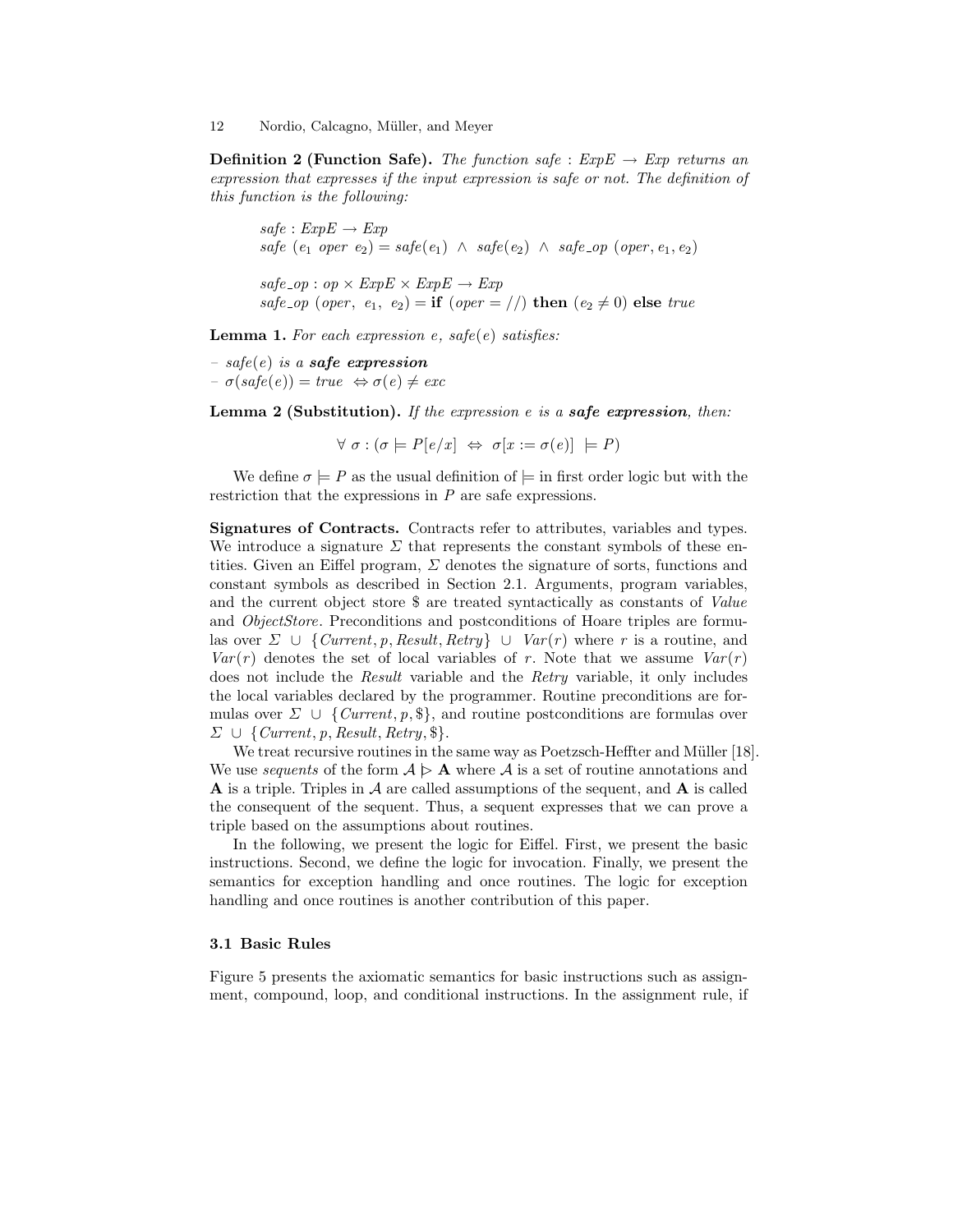the expression  $e$  is safe (it does not throw any exception) then the precondition is obtained replacing  $x$  by  $e$  in  $P$ . Otherwise the precondition is the exceptional postcondition.

In the compound instruction, first the instruction  $s_1$  is executed. If  $s_1$  triggers an exception,  $s_2$  is not executed, and  $R_e$  holds. If  $s_1$  terminates normally,  $s_2$  is executed, and the postcondition of the compound is the postcondition of  $s_2$ . Note that for conditionals, check instructions, and loops, the expression  $e$  is syntactically restricted not to trigger an exception, which simplifies the rules significantly.

Assignment Instruction

| $\triangleright \left\{ \begin{array}{l} (safe(e) \wedge P[e/x]) \vee \\ (\neg safe(e) \wedge Q_e) \end{array} \right\} x := e \left\{ P, Q_e \right\}$ |
|---------------------------------------------------------------------------------------------------------------------------------------------------------|
| Compound                                                                                                                                                |
| $A \triangleright \{P\}$ $s_1$ $\{Q_n, R_e\}$ $A \triangleright \{Q_n\}$ $s_2$ $\{R_n, R_e\}$                                                           |
| $\mathcal{A} \triangleright \{P\}$ $s_1; s_2 \{R_n, R_e\}$                                                                                              |
| <b>Conditional Instruction</b>                                                                                                                          |
| $\mathcal{A} \triangleright \{ P \wedge e \}$ $s_1 \{ Q_n, Q_e \}$                                                                                      |
| $\mathcal{A} \triangleright \{ P \wedge \neg e \}$ $s_2 \{ Q_n, Q_e \}$                                                                                 |
| $A \triangleright \{P\}$ if e then $s_1$ else $s_2$ end $\{Q_n, Q_e\}$                                                                                  |
| <b>Check Instruction</b>                                                                                                                                |
| $A \triangleright \{P\}$ check e end $\{(P \wedge e), (P \wedge \neg e)\}\$                                                                             |
| Loop Instruction                                                                                                                                        |
| $A \triangleright \{\neg e \land I\}$ $s_1$ $\{I, R_e\}$                                                                                                |
| $\mathcal{A} \triangleright \{I\}$ from invariant I until e loop $s_1$ end $\{(I \wedge e), R_e\}$                                                      |
|                                                                                                                                                         |

Fig. 5. Axiomatic Semantics for Basic Instructions

#### 3.2 Routine and Routine Invocation Rules

 $\overline{a}$ 

Routine Invocation. Routine invocations of non-once and once routines are verified based on properties of the the virtual method being called:

$$
\mathcal{A} \triangleright \{ P \} \quad T:m \quad \{ Q_n \ , \ Q_e \} \n\mathcal{A} \triangleright \left\{ \left( y \neq \text{void} \land P[y/\text{Current}, e/p] \right) \lor \right\} \quad x := y \, . \, T:m(e) \quad \{ Q_n[x/\text{Result}] \ , \ Q_e \}
$$

In this rule, if the target  $y$  must not be  $Void$ , the current object is replaced by y and the formal parameter p by the expression  $e$  in the precondition  $P$ .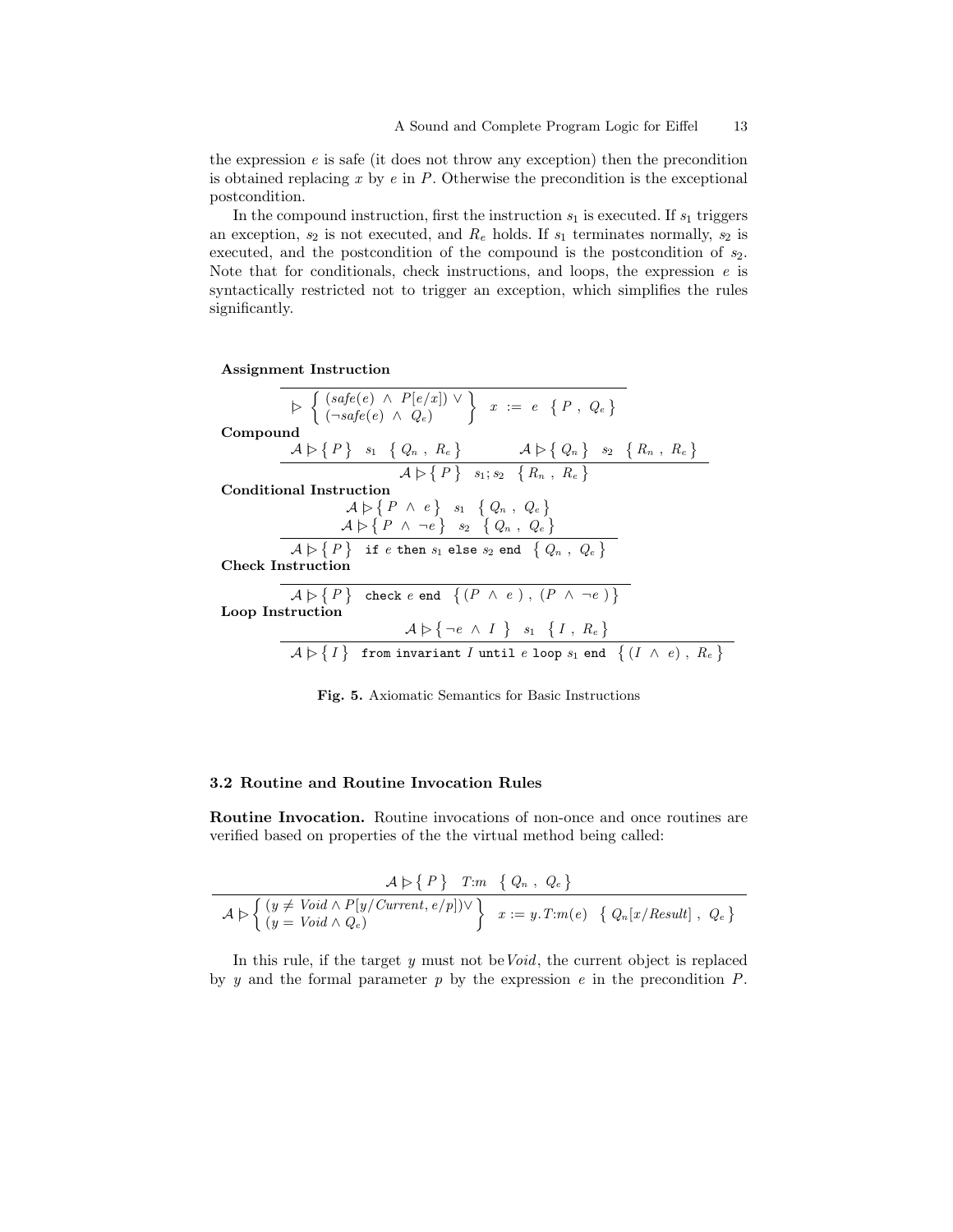Then, in the postcondition  $Q_n$ , Result is replaced by x to assign the result of the invocation. If y is *Void* the invocation triggers and exception, and  $Q_e$  holds.

To prove a triple for a virtual method  $T : m$ , one has to derive the property for all possible implementations, that is,  $impl(m, T)$  and  $S : m$  for all sublasses S of T. The corresponding rule is identical to the logic we extend [18].

Routine Implementation. The following rule is used to derive properties of routine implementations from their bodies.

$$
\frac{\mathcal{A}, \{P\} \quad T@m \quad \{Q_n, \ Q_e\} \models \{P\} \quad body(T@m) \quad \{Q_n, \ Q_e\}}{\mathcal{A} \models \{P\} \quad T@m \quad \{Q_n, \ Q_e\}}
$$

Eiffel pre and postconditions are often too weak for verification, for instance because they cannot contain quantifiers. Therefore, our logic allows one to use stronger conditions. To handle recursion, we add the assumption  $\{P\}$   $T@m(p)$   $\{Q_n, Q_e\}$  to the set of routine annotations A.

### 3.3 Exception Handling

The operational semantics presented in Section 2.3 shows that a rescue clause is a loop. The loop body  $s_2$ ;  $s_1$  iterates until no exception is thrown in  $s_1$ , or Retry is false. To be able to reason about this loop, we introduce an invariant  $I_r$ . We call this invariant *rescue invariant*. The rule is defined as follows:

$$
P \Rightarrow I_r
$$
  
\n
$$
A \triangleright \{I_r\} \quad s_1 \quad \{Q_n, Q_e\}
$$
  
\n
$$
A \triangleright \{Q_e\} \quad s_2 \quad \{Retry \Rightarrow I_r \land \neg Retry \Rightarrow R_e, R_e\}
$$
  
\n
$$
A \triangleright \{P\} \quad s_1 \text{ rescue } s_2 \quad \{Q_n, R_e\}
$$

This rule is applied to any routine with a rescue clause. If the do block,  $s_1$ , terminates normally then the rescue block is not executed and the postcondition is  $Q_n$ . If  $s_1$  triggers an exception, the rescue block executes. If the rescue block,  $s_2$ , terminates normally, and the  $Retry$  variable is true then control flow transfers back to the beginning of the routine and  $I_r$  holds. If  $s_2$  terminates normally and Retry is false, the routine triggers an exception and  $R_e$  holds. If both  $s_1$  and  $s_2$ trigger an exception, the last one takes precedence, and  $R_e$  holds.

### 3.4 Once Routines

To define the logic for once routines, we use the global variables  $T@m<sub>-</sub>done$ ,  $T@m\_result$ , and  $T@m\_exc$ , which store if the once routine was executed before or not, the result, and the exception. Let  $P$  be the following precondition, where  $T\_M\_RES$  is a logical variable:

$$
P \equiv \left\{ \begin{array}{l} (\neg T@m\_\_\_\_\_\_\_P)' \vee \\ (T@m\_\_\_\_\_\_\_P' \wedge T@m\_\_\_\_\_\_\_\_I' = T\_\_\_\_\_\_\_\_\_I' \vee \vee \\ (T@m\_\_\_\_\_\_P' \wedge T@m\_\_\_\_\_\_\_I') \end{array} \right\}
$$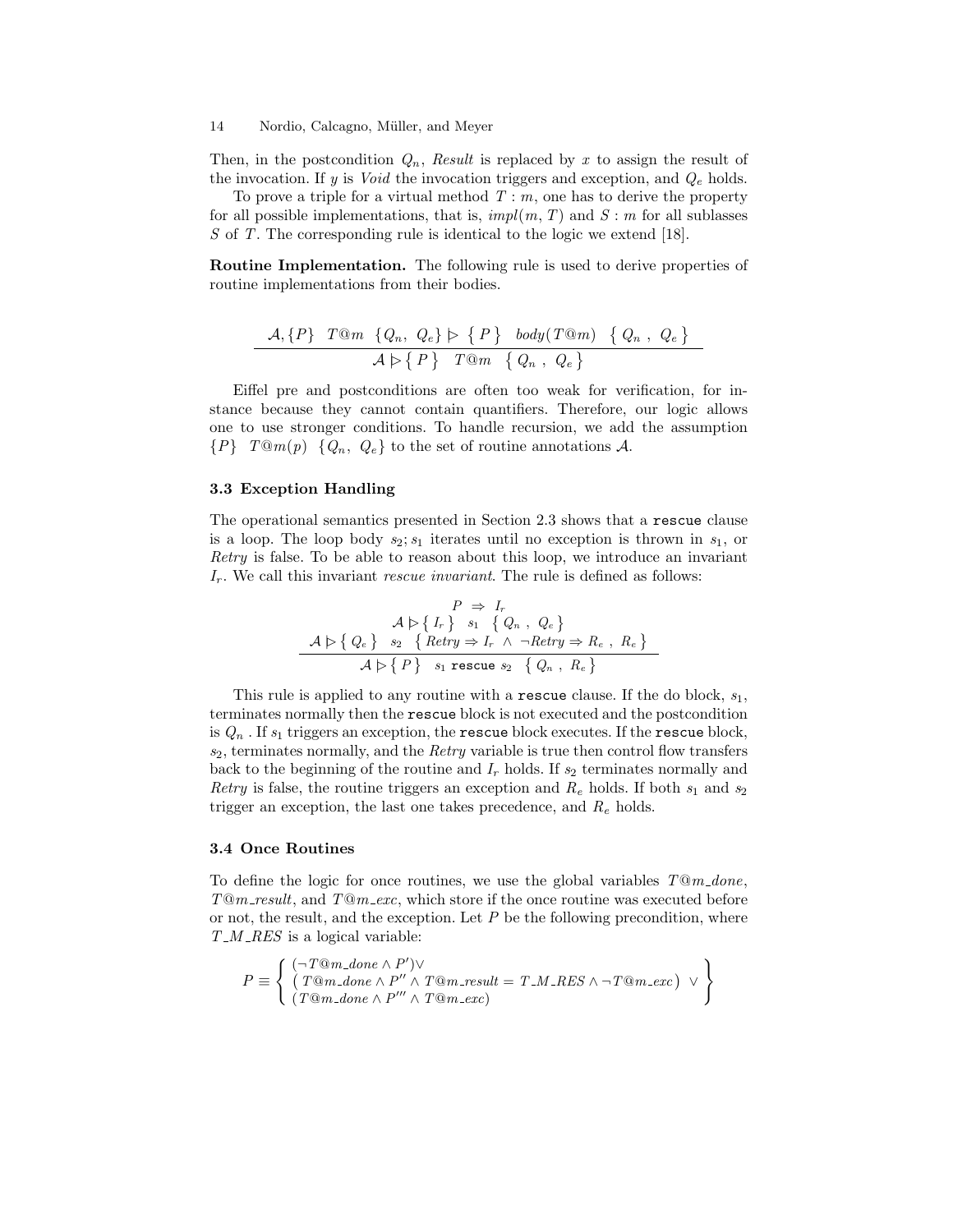and let  $Q'_n$  and  $Q'_e$  be the following postconditions:

$$
Q'_{n} \equiv \left\{ \begin{array}{l} T@m\text{.done} \land \neg T@m\text{.exc} \land \\ (Q_{n} \lor (P'' \land Result = T\text{.}M\text{.RES} \land T@m\text{.result} = T\text{.}M\text{.RES}) ) \end{array} \right\}
$$
  

$$
Q'_{e} \equiv \left\{ T@m\text{.done} \land T@m\text{.exc} \land (Q_{e} \lor P''') \right\}
$$

The rule for once functions is defined as follows:

$$
\mathcal{A}, \{P\} \quad T@m \quad \{Q'_n, Q'_e\} \succ
$$
\n
$$
\frac{\{P'[false/T@m\_done] \land T@m\_done\} \quad body(T@m) \quad \{Q_n, Q_e\}}{\mathcal{A} \rhd \{P\} \quad T@m \quad \{Q'_n, Q'_e\}}
$$

In the precondition of the body of  $T@m$ ,  $T@m\_done$  is true to model recursive call as illustrated in the example presented in Section 2.3. In the postcondition of the rule, under normal termination, either the function  $T@m$  is executed and  $Q_n$  holds, or the function is not executed since it was already executed and  $P''$  holds. In both cases,  $T@m\_done$  is true and  $T@m\_exc$  false. In the case an exception is triggered,  $Q_e \vee P'''$  holds.

## 4 Example

Figure 6 presents an example of the application of the logic. The function safe division implements an integer division which always terminates normally. If the second operand, y, is zero, this function returns the first operand, x; otherwise it returns the integer division  $x//y$ . This function is implemented in Eiffel using a rescue clause. If the division triggers an exception, this exception is handled by the rescue block setting z to 1 and retrying.

To verify this example, we first apply the routine implementation rule (Section 3.2). Then, we apply the rescue rule (Section 3.3) to verify the rescue block. The retry invariant is  $(y \neq 0 \land z = 0) \lor (y = 0 \land (z = 1 \lor z = 0))$ . Finally, we verify the body of the do block and the body of the rescue block using the assignment, and the compound rule.

## 5 Soundness and Completeness

We have proved soundness and completeness of the logic. The soundness proof runs by induction on the structure of the derivation tree for  $\{P\}$  s  $\{Q_n, Q_e\}$ . The completeness proof runs by induction on the structure of the instruction s using a sequent which contains a complete specification for every routine implementation  $T@m$ . In this section, we state the theorems. The proofs are presented in a technical report [11].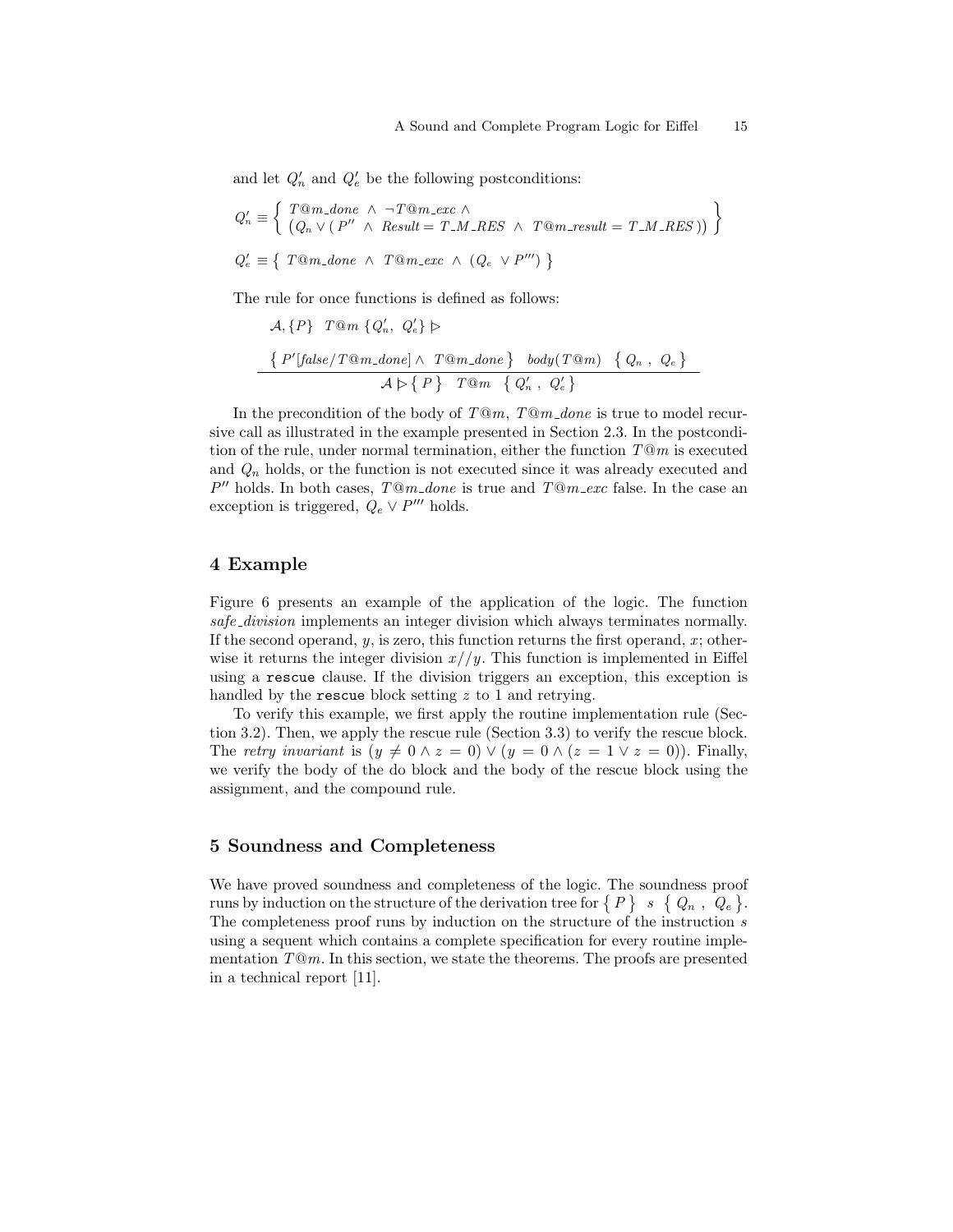1 safe division (x,y: INTEGER): INTEGER local 3 *z*: *INTEGER* do 5 {  $(y \neq 0 \land z = 0) \lor (y = 0 \land (z = 1 \lor z = 0))$  } **Result** :=  $x$  //  $(y+z)$ 7  $\int (y = 0 \Rightarrow Result = x) \wedge$  $(y \neq 0 \Rightarrow Result = x/y)$  $\bigg\}$ ,  $(y=0 \wedge z=0)\bigg\}$ ensure 9 *zero*:  $y = 0$  implies Result = x not zero:  $y \neq 0$  implies Result =  $x \neq y$ 11 rescue  ${ y = 0 \wedge z = 0 }$ 13  $z := 1$ {  $(y = 0 \land z = 1)$ , false } 15 Retry :=  $true$  $\{(Retry \land (y = 0 \land z = 1)), false\}$ 17 end

Fig. 6. Example of an Eiffel source proof.

**Definition 3.** The triple  $\models \{P\}$  s  $\{Q_n, Q_e\}$  if and only if: for all  $\sigma \models P : \langle \sigma, s \rangle \rightarrow \sigma', \chi$  then

 $-\chi = normal \Rightarrow \sigma' \models Q_n$ , and  $- \chi = exc \Rightarrow \sigma' \models Q_e$ 

Theorem 1 (Soundness Theorem)

 $\triangleright \{P\}$  s  $\{Q_n, Q_e\} \Rightarrow \models \{P\}$  s  $\{Q_n, Q_e\}$ 

Theorem 2 (Completeness Theorem)

$$
\models \{P\} \quad s \quad \{Q_n \ , \ Q_e\} \Rightarrow \models \{P\} \quad s \quad \{Q_n \ , \ Q_e\}
$$

### 6 Related Work

Huisman and Jacobs [4] have developed a Hoare-style logic with abrupt termination. It includes not only exception handling but also while loops which may contain exceptions, breaks, continues, returns and side-effects. The logic is formulated in a general type theoretical language and not in a specific language such as PVS or Isabelle. Oheimb [23] has developed a Hoare-style calculus for a subset of JavaCard. The language includes side-effecting expressions, mutual recursion, dynamic method binding, full exception handling and static class initialization. These logics formalize a Java-like exception handling which is different to the exception handling presented in this paper.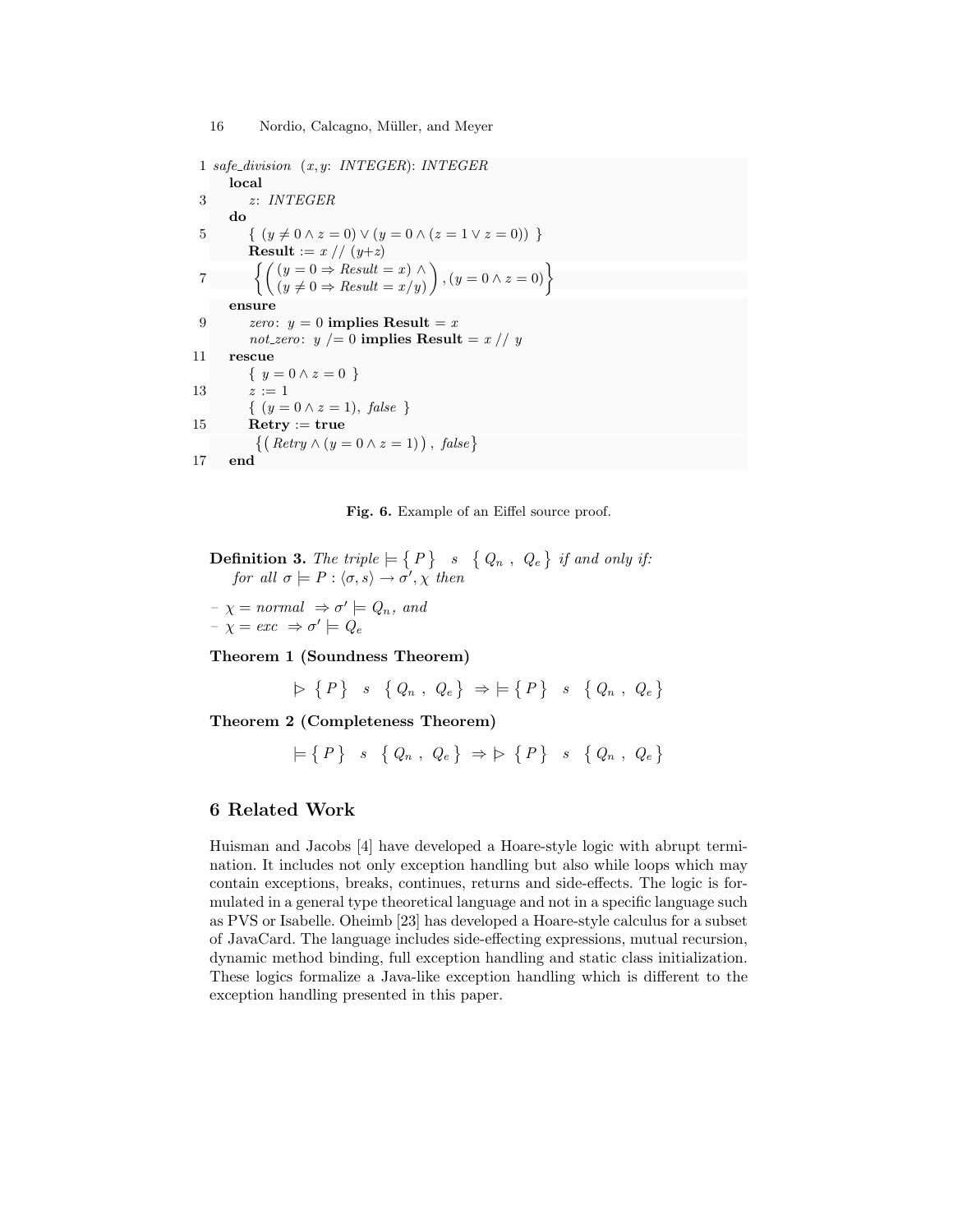Logics such as separation logic [20, 13], dynamic frames [5, 22], and regions [1] have been proposed to solve a key issue for reasoning about imperative programs: framing. Separation logic has been adapted to verify object-oriented programs [14, 15, 3]. Parkinson and Bierman [14, 15] introduce abstract predicates: a powerful means to abstract from implementation details and to support information hiding and inheritance. Distefano and Parkinson [3] develop a tool to verify Java programs based on the ideas of abstract predicates.

Logics have been also developed for bytecode languages. Bannwart and Müller [2] have developed a Hoare-style logic a bytecode similar to Java Bytecode and CIL. This logic is based on Poetzsch-Heffter and M¨uller's logic [17, 18], and it supports object-oriented features such as inheritance and dynamic binding. The Mobius project [9] has also developed a program logic for bytecodes. This logic has been proved sound with respect the operational semantics, and it has been formalized in Coq.

With the goal of verifying bytecode programs, Pavlova [16] has developed an operational semantics, and a verification condition generator (VC) for Java Bytecode. Furthermore, she has shown the equivalence between the verification condition generated from the source program and the one generated from the bytecode. Furthermore, Müller and Nordio [10] present a logic for Java and its proof-transformation for programs with abrupt termination. The language considered includes instructions such as while, try-catch, try-finally, throw, and break.

An operational semantics and a verification methodology for Eiffel has been presented by Schöller  $[21]$ . The methodology uses dynamic frame contracts to be able to address the frame problem, and applies to a substantial subset of Eiffel. However, Schöller's work only presents an operational semantics, and it does not include exceptions.

Our logic is based on Poetzsch-Heffter and Müller's work [17, 18], which we extended by new rules for Eiffel instructions. The new rules support Eiffel's exception handling, once routines, and multiple inheritance. This work is based on our earlier effort [12] on proof-transforming compilation from Eiffel to CIL. In this earlier work, we have developed an axiomatic semantics for the exception handling mechanism, and its proof transformation to CIL. This earlier work does not present the operational semantics, and the logic was neither proved sound nor complete. Furthermore, once routines and multiple inheritance were not covered.

## 7 Lessons Learned

We have presented a sound and complete logic for a subset of Eiffel. Here we report on some lessons on programming language design learned in the process.

Exception Handling. During the development of this work, we have formalized the current Eiffel exception handling mechanism. In the current version of Eiffel, retry is an instruction that can only be used in a rescue block. When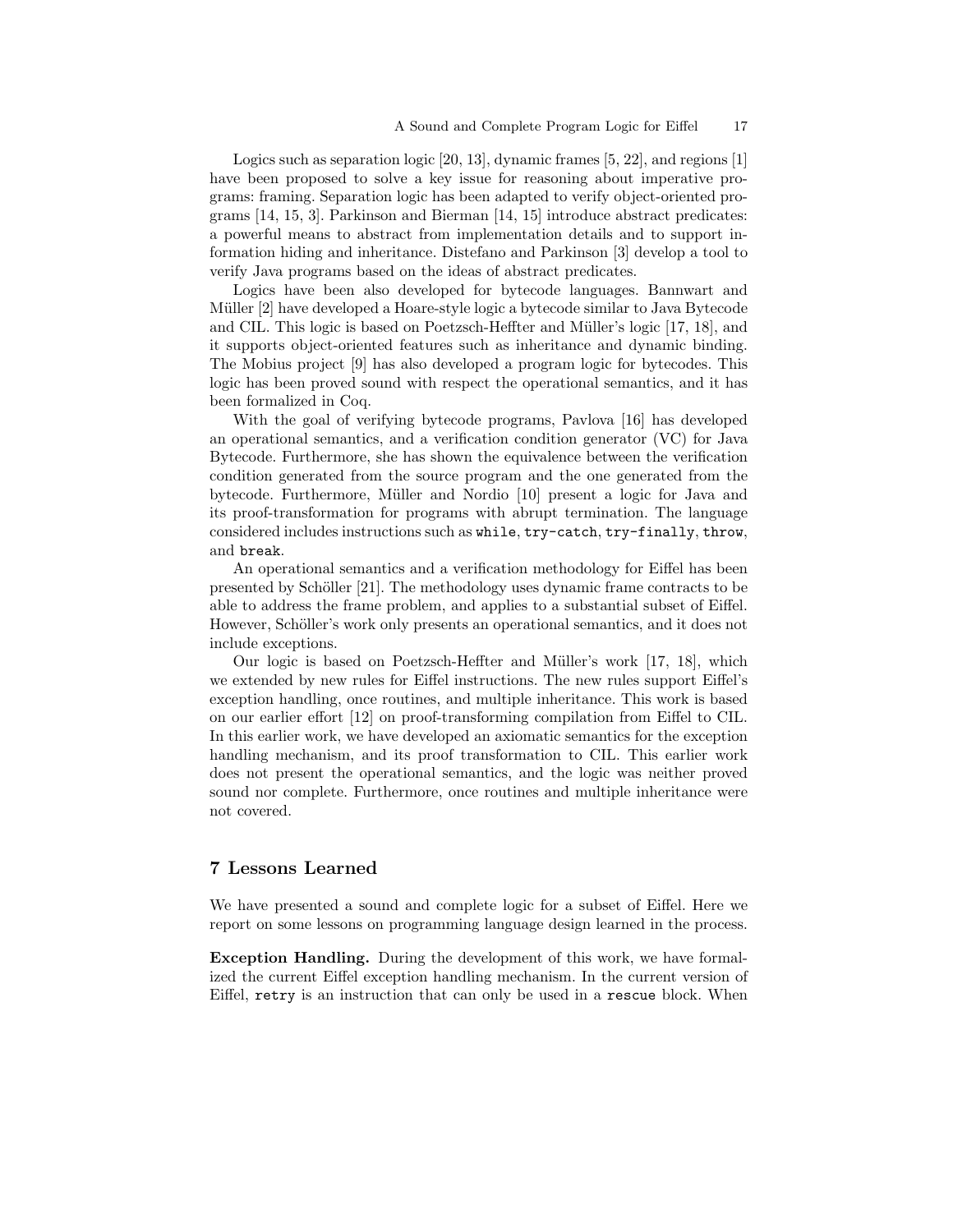retry is executed, the control flow is transferred to the beginning of the routine. If the execution of the rescue block finishes without invoking a retry, an exception is triggered. Developing a logic for the current Eiffel would require the addition of a third postcondition, to model the execution of retry (since retry is another way of transferring control flow). Thus, we would use Hoare triples of the form  $\{P\}$  s  $\{Q_n, Q_r, Q_e\}$  where s is an instruction,  $Q_n$ is the postcondition under normal termination,  $Q_r$  the postcondition after the execution of a retry, and  $Q_e$  the exceptional postcondition.

Such a formalization would make verification harder than with the formalization we use in this paper, because the extra postcondition required by the retry instruction would have to be carried throughout the whole reasoning. In this paper, we have observed that a rescue block behaves as a loop that iterates until no exception is triggered, and that retry can be modeled simply as a variable which guards the loop. Since the retry instruction transfers control flow to the beginning of the routine, a retry instruction has a similar behavior to a continue in Java or  $C\#$ . Our proposed change of the retry instruction to a variable will be introduced in the next revision of the language standard [8].

Since Eiffel does not have return instructions, nor continue, nor break instructions, Eiffel programs can be verified using Hoare triples with only two postconditions. To model object-oriented programs with abrupt termination in languages such as Java or  $C#$ , one needs to introduce extra postconditions for return, break or continue (or we could introduce a variable to model abrupt termination). If we wanted to model the current version of Java, for example, we would also need to add postconditions for labelled breaks and labelled continues. Thus, one would need to add as many postcondition as there are labels in the program. These features for abrupt termination make the logic more complex and harder to use.

Another difference between Eiffel and Java and  $C#$  is that Eiffel supports exceptions using rescue clauses, and Java and  $C#$  using try-catch and try-finally instructions. The use of try-finally makes the logic harder as pointed out by Müller and Nordio [10]. The combination of  $try-finally$  and break instructions makes the rules more complex and harder to apply because one has to consider all possible cases in which the instructions can terminate (normal, break, return, exception, etc).

However, we cannot conclude that the Eiffel's exception handling mechanism is always simpler for verification; although it eliminates the problems produced by try-finally, break, and return instructions. Since the rescue block is a loop, one needs a retry invariant. When the program is simple, and it does not trigger many different exceptions, defining this retry invariant is simple. But, if the program triggers different kinds of exception at different locations, finding this invariant can be more complicated. Note that finding this retry invariant is more complicated than finding a loop invariant since in a loop invariant one has to consider only normal termination (and in Java and  $C#$ , also continue instructions), but in retry invariants one needs to consider all possible executions and all possible exceptions.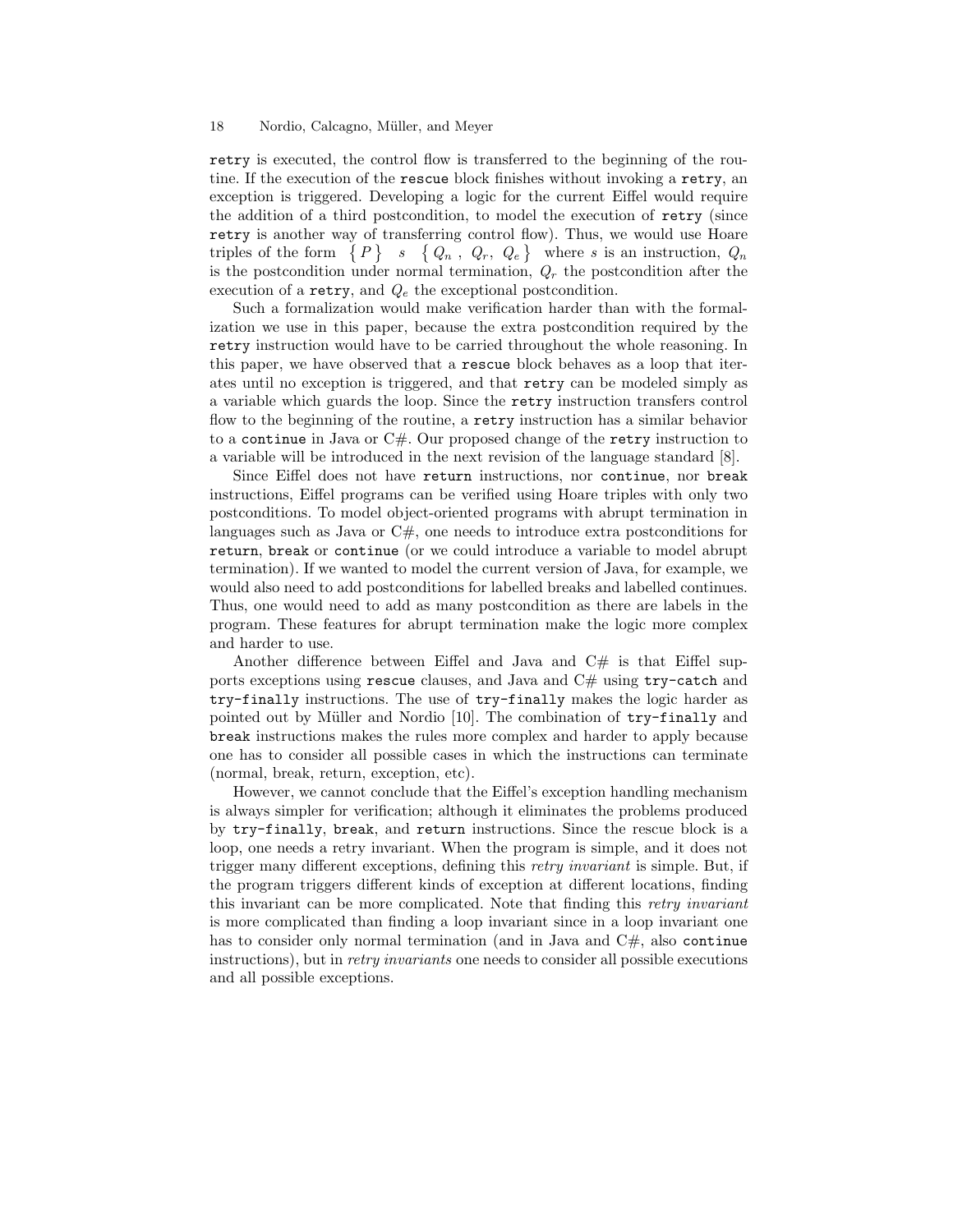Multiple Inheritance. Introducing multiple inheritance to a programing language is not an easy task. The type system has to be extended, and this extension is complex. However, since the resolution of a routine name can be done syntactically, extending Poetzsch-Heffter and M¨uller's logic [18] to handle multiple inheritance was not a complicated task. The logic was easily extended by giving a new definition of the function impl. This function returns the body of a routine by searching the definition in the parent classes, and considering the clauses redefine, undefine, and rename. The experience with this paper indicates that the complexity of a logic for multiple inheritance is similar to a logic for single inheritance.

Once Routines. To verify once routines, we introduce global variables to express whether the once routine has been executed before or not, and whether the routine triggered an exception or not. With the current mechanism, the use of recursion in once functions does not increase the expressivity of the language. In fact, every recursive call can be equivalently replaced by Result. However, the rule for once functions is more complicated than it could be if recursion were omitted.

Recursive once function would be more interesting if we changed the semantics of once routines. Instead of setting the global variable done before the execution of the body of the once function, we could set it after the invocation. Then the recursive once function would be invoked until the last recursive call finishes. Thus, for example, the result of the first invocation of  $factorial(n)$  would be n! (the function factorial is presented in Section 2.3). Later invocations of factorial would return the stored result. However, this change would not simplify the logic, and we would need to use global variables to mark whether the once function was invoked before or not.

Analyzing the EiffelBase libraries, and the source code of the EiffelStudio compiler, we found that the predominant use of once functions is without arguments, which makes sense because arguments of subsequent calls are meaningless. Even though our rules for once functions are not overly complicated, verification of once functions is cumbersome because one has to carry around the outcome of the first invocation in proofs. It is unclear whether this is any simpler than reasoning about static methods and fields [6].

## References

- 1. A. Banerjee, D. Naumann, and S. Rosenberg. Regional Logic for Local Reasoning about Global Invariants. In ECOOP, volume 5142 of LNCS, pages 387–411. Springer-Verlag, 2008.
- 2. F. Y. Bannwart and P. M¨uller. A Logic for Bytecode. In F. Spoto, editor, Bytecode Semantics, Verification, Analysis and Transformation (BYTECODE), volume 141(1) of ENTCS, pages 255–273. Elsevier, 2005.
- 3. D. Distefano and M. J. Parkinson. jStar: Towards Practical Verification for Java. In OOPSLA '08: Proceedings of the 23rd ACM SIGPLAN conference on Object oriented programming systems languages and applications, pages 213–226, 2008.